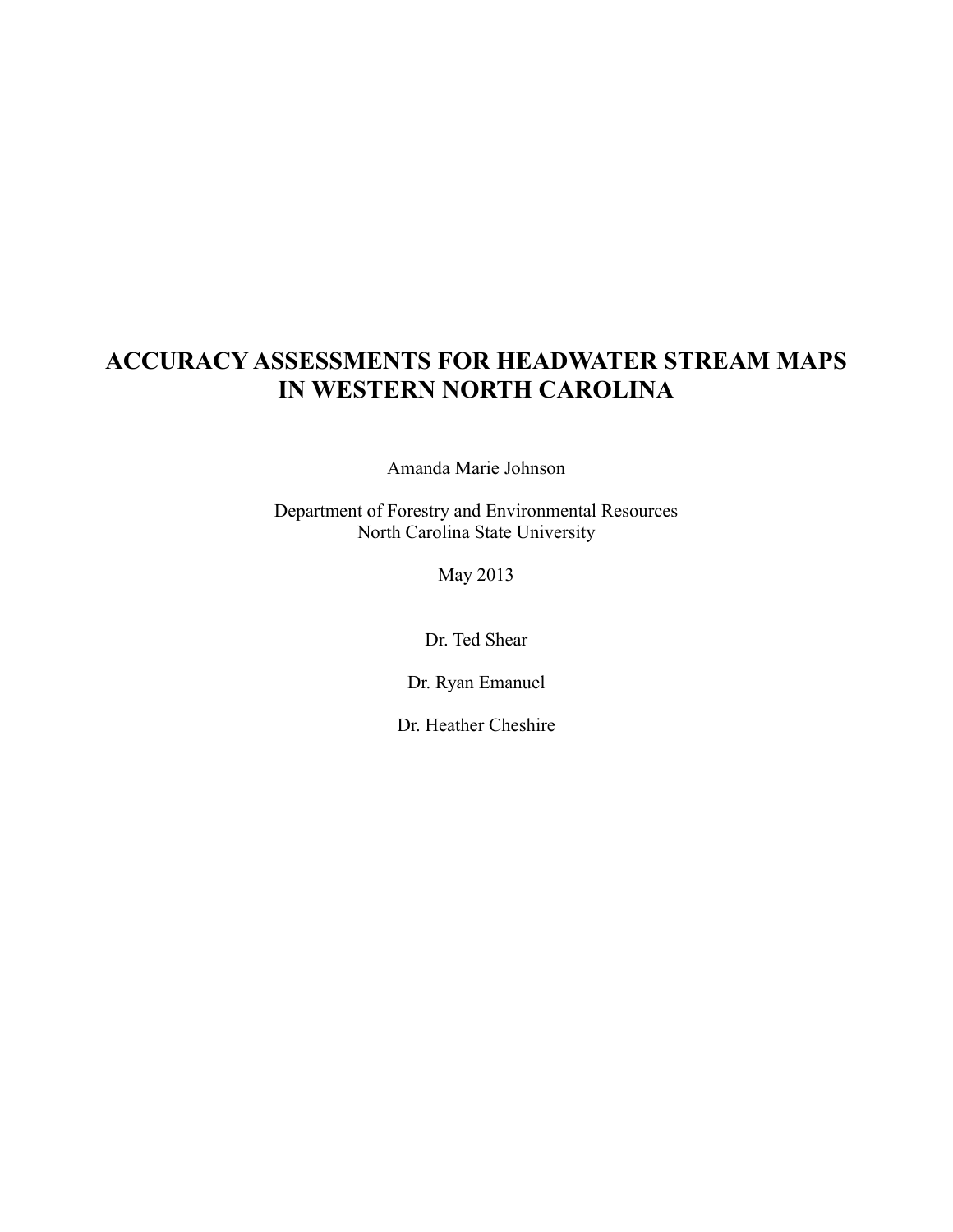## **Table of Contents**

| DEM Curvature Based Method | .20 |
|----------------------------|-----|
|                            |     |
|                            |     |
|                            |     |
|                            |     |
|                            |     |
|                            |     |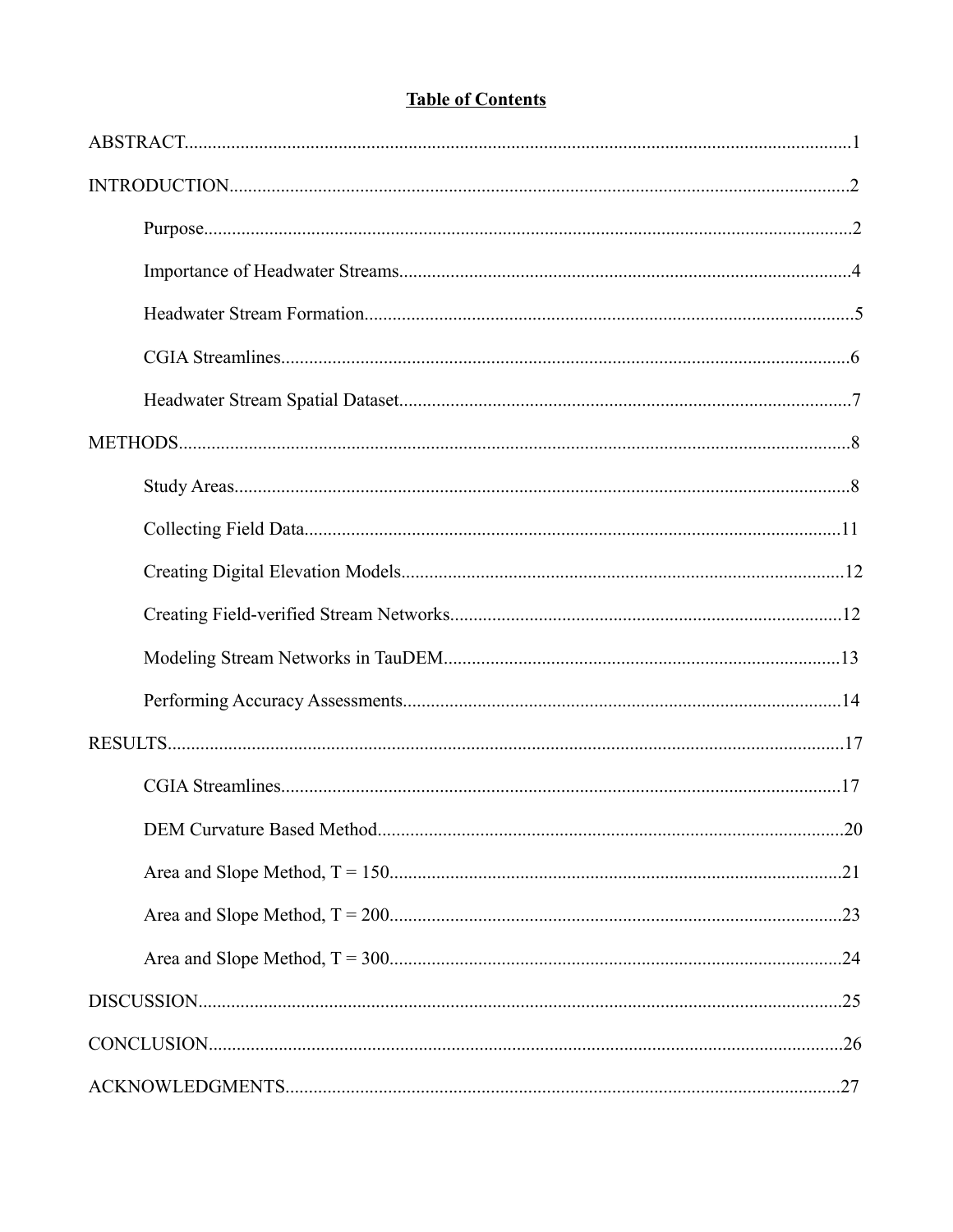# **Table of Contents (cont.)**

| Appendices                                                                             |  |
|----------------------------------------------------------------------------------------|--|
|                                                                                        |  |
| 2. Procedure logs that explain each section from the METHODS in detail31               |  |
| 3. A list of grids that are created in TauDEM using the Basic Grid Analysis function33 |  |
|                                                                                        |  |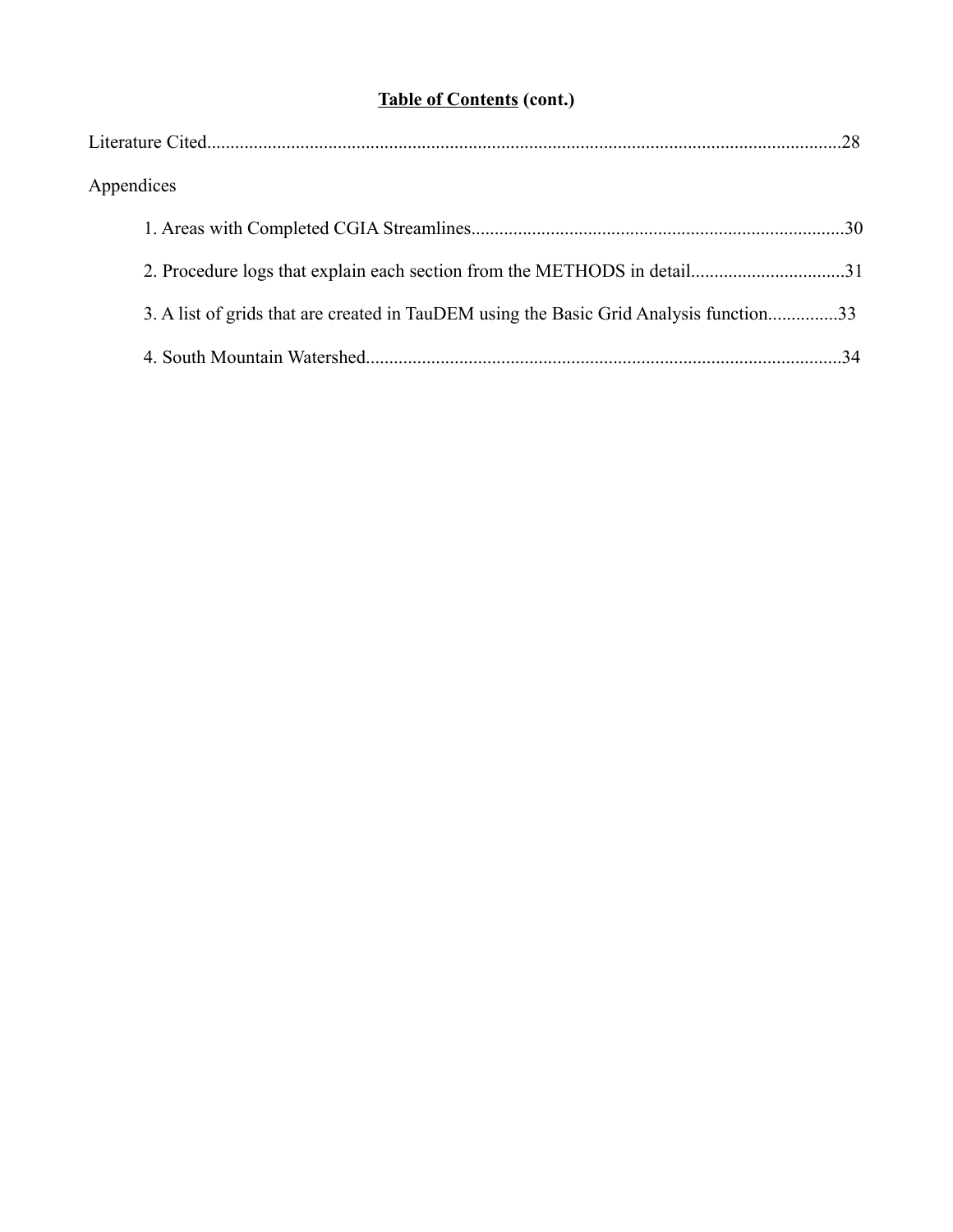## **List of Figures**

## **List of Tables**

| 6. Number of Stream Origins and Stream Length Accuracies for CGIA Streamlines20                        |  |
|--------------------------------------------------------------------------------------------------------|--|
| 7. DEM Curvature Based Method – Presence/Absence and Stream Length Accuracy Assessments21              |  |
| 8. Area and Slope Method, T = 150 – Presence/Absence and Stream Length Accuracy Assessments23          |  |
| 9. Area and Slope Method, $T = 200 - \text{Presence/Absence}$ and Stream Length Accuracy Assessments24 |  |
| 10. Area and Slope Method, $T = 300 -$ Presence/Absence and Stream Length Accuracy Assessments. 25     |  |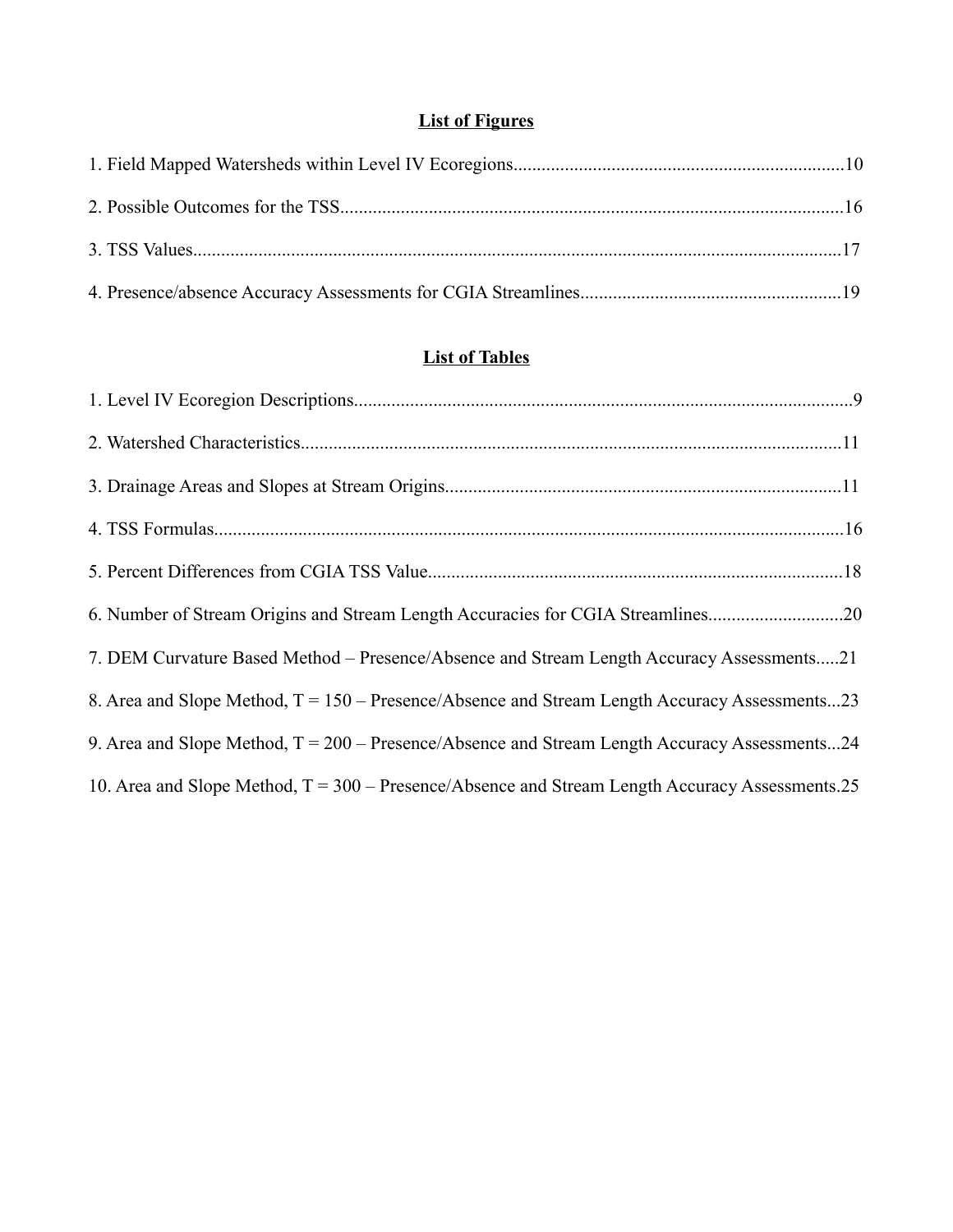#### **Accuracy assessments for headwater stream maps in western North Carolina**

Amanda Marie Johnson Department of Forestry and Environmental Resources North Carolina State University

### ABSTRACT

Headwater streams are essential to downstream water quality, therefore it is important they are properly represented on maps used for stream regulation. Current maps used for stream regulation, such as the United States Geological Survey (USGS) topographic maps and Natural Resources Conservation Service (NRCS) soil survey maps, are outdated and do not accurately nor consistently depict headwater streams. In order for new stream maps to be used for regulatory purposes, the accuracy must be known and the maps must show streams with a consistent level of accuracy. This study assessed the valley valley presence/absence and stream length accuracy of the new stream maps created by the North Carolina Center for Geographic Analysis (CGIA) for western North Carolina. The CGIA stream map does not depict headwater streams with a consistent level of accuracy. This study also compared the accuracy of stream networks modeled using the computer software program, Terrain Analysis using Digital Elevation Models (TauDEM), to the CGIA stream map. The stream networks modeled in TauDEM,also do not consistently predict the location of headwater streams across the mountain region of the state. The location of headwater streams could not be accurately nor consistently predicted by solely using aerial photography or elevation data. Other factors such as climate, soils, geology, land use, and vegetation cover should be considered to accurately and consistently model headwater stream networks.

1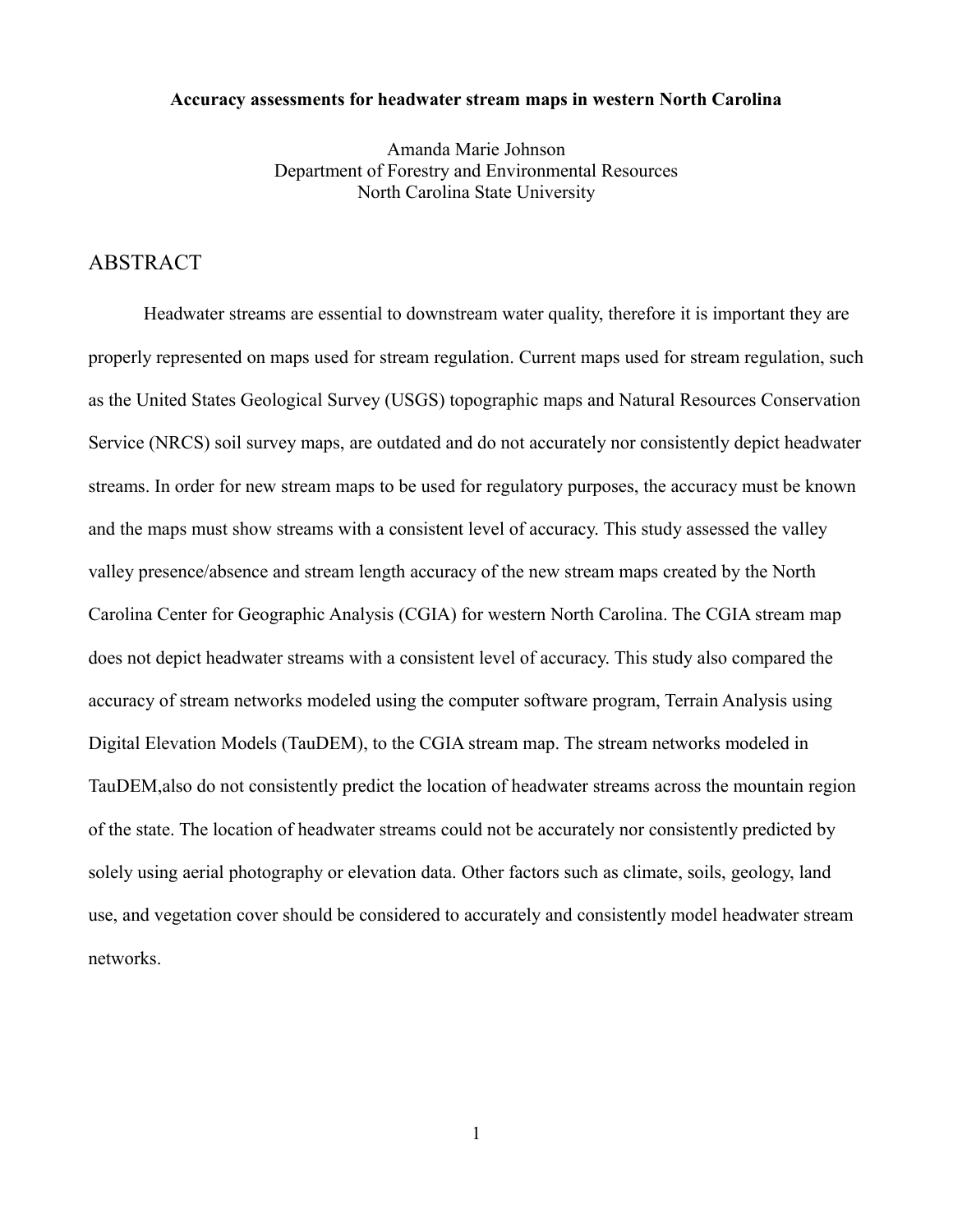### INTRODUCTION

#### *Purpose*

Federal, state, and local agencies rely on maps, such as the USGS 1:24,000 topographic, NHD digital USGS topographic, and NRCS 1:100,000 soil survey maps, to regulate streams or plan for restoration. These maps were not constructed with sufficient detail to be used as stream maps and are outdated (Drummond, 1974). Topographic and soil survey maps poorly depict true stream networks because they often do not show first order streams, in addition to many second and third order streams (Morisawa, [1](#page-5-0)957; Coffman et al., 1972; Benda et al. 2005).<sup>1</sup> The first, second, and third order streams in a watershed are the headwater streams of a stream network (Strahler 1957). USGS maps are known to have inconsistent drainage densities among quadrangles, which affects the number and location of streamlines (lines on a map that represent streams) depicted on a map (Colson et al. 2008). Because of this, regulating headwater streams in areas where two quadrangles meet can be difficult. A study showed NRCS soil maps overpredicted total headwater stream length by an average of 54% in nine watersheds across the state of North Carolina (Colson et al. 2008). The same study showed USGS topo maps underpredicted total headwater stream length by an average of 34% (Colson et al. 2008). Headwater streams have a significant impact on downstream water quality, and therefore it is important that they are accurately depicted on the maps used by agencies in order to ensure proper regulation (Brooks and Colburn 2011). The inconsistency and inaccuracies are due to the fact that USGS topo and NRCS soil surveys were not intended to be used for stream regulation (Russell 2008).

North Carolina officials saw the need for a state-wide stream map that more accurately depicts the position of streams on the landscape. A new stream map was created by CGIA, but funding only allowed for a stream map to be developed for the mountain region of the state (Appendix 1). Concurrently, a separate stream mapping study by the North Carolina Division of Water Quality

<span id="page-5-0"></span><sup>1.</sup> A stream network includes all of the streams, of any order, that are within a defined drainage basin or watershed.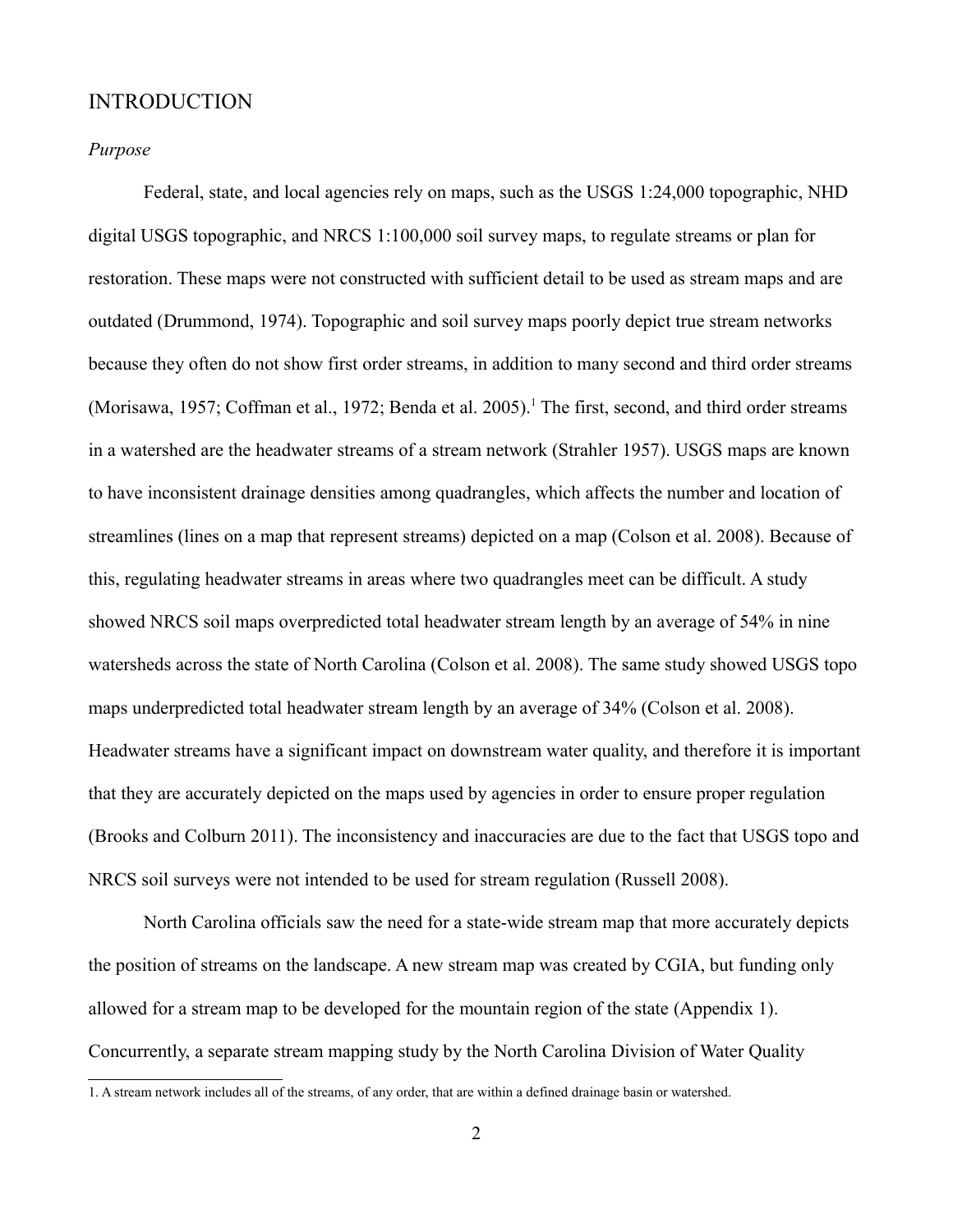(DWQ) was in progress to "develop a stream map for the state that more accurately depicts first and second order streams" (Russell 2008). Based on field data, DWQ has been able to use different variables to model headwater streams for areas in the coastal plain and piedmont regions of the state. Although nine mountain watersheds have been field-mapped by DWQ, models for headwater streams have not been developed for any areas in the western portion of the state. It may be possible to combine the stream mapping efforts in North Carolina between the two agencies by using the streamlines created by CGIA and mountain field data from DWQ. The two agencies have already agreed "to integrate the headwater stream mapping products with CGIA to produce one North Carolina stream map that meets multiple use requirements" (Russell 2008). The first step to this integration is determining how well the CGIA stream map depict headwater streams.

The two most important attributes of a stream map are known accuracy and consistent accuracy. If the accuracy of the CGIA stream map is known and is shown to be consistent, it is possible to use the map as a tool for regulatory purposes. In order to determine the accuracy of the CGIA stream map, I performed accuracy assessments using the nine mountain watersheds that were field-mapped by DWQ. The accuracy assessments for the CGIA streamlines for each of the nine watershed is the first part of this study. There are two components to the accuracy assessment. The first component includes an evaluation of a map's correct depiction of the presence or absence of streams within the valleys of a watershed, called the valley presence/absence accuracy. The second component of an accuracy assessment determines the difference between the total stream length of a map compared from the field-verified total stream length in a watershed, called the stream length accuracy.

For the second part of this study, I chose two different methods to model stream networks using a computer software program called Terrain Analysis Using Digital Elevation Models (TauDEM) (Tarboton 2009). I also performed accuracy assessments for the stream networks that were created using TauDEM. This study compares the headwater stream accuracies of TauDEM stream networks to

3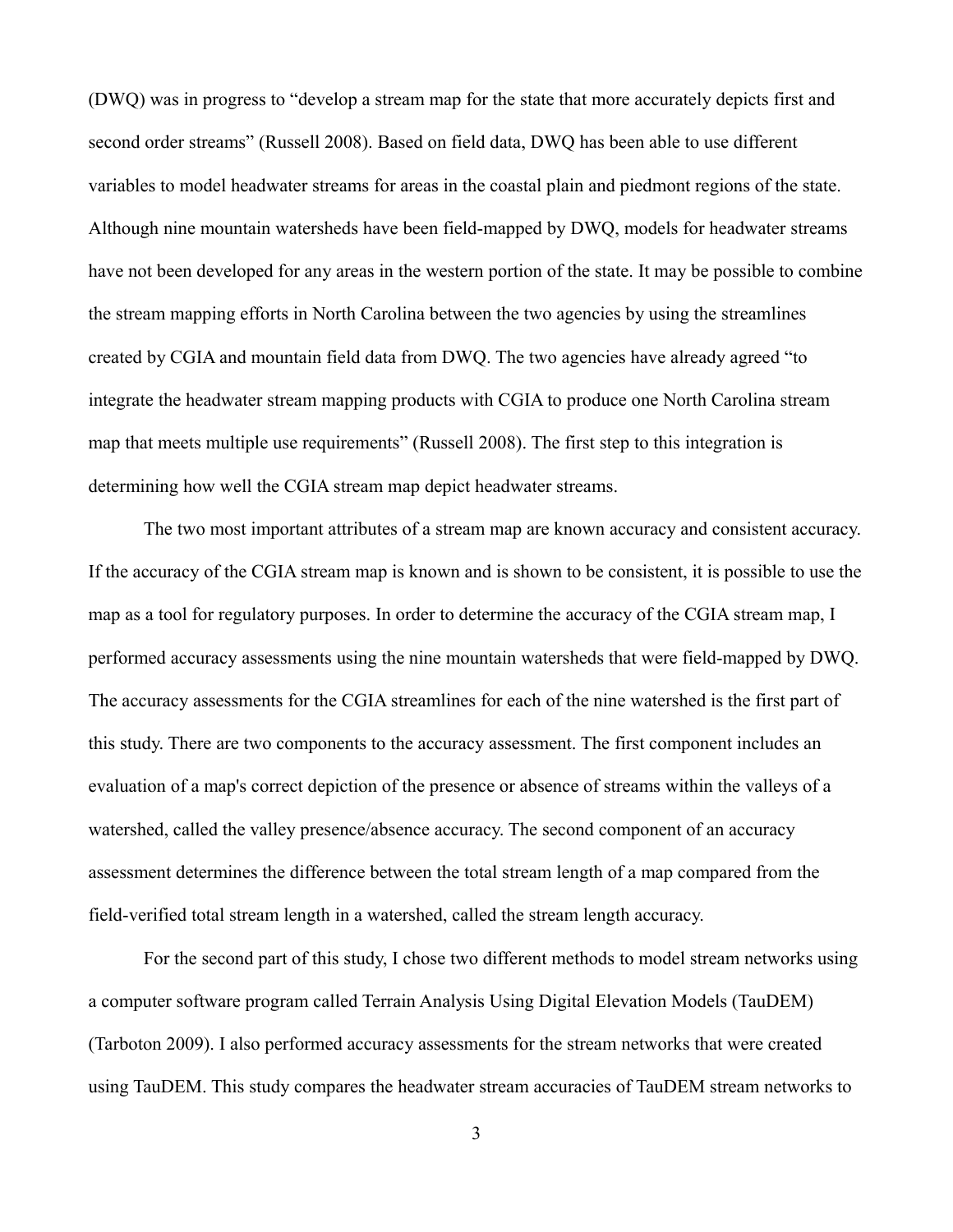the CGIA streamlines. TauDEM is a computer program that is fast, simple and free to use, whereas CGIA was an effort that took substantial amounts of time and money to complete. The first purpose of this study was to determine the accuracies and consistencies of headwater streams on the CGIA stream map. The second purpose of the study was to compare the CGIA stream map accuracies to other methods used to model stream networks that were less costly and time-consuming than the CGIA effort.

#### *Importance of Headwater Streams*

Headwater streams constitute 60 to 85% of the total stream length of a network, and drain 70 to 90% of the drainage basin area (Benda et al. 2005, MacDonald and Coe, 2007). In a watershed, "headwater streams represent the maximum interface with the landscape and therefore are predominantly accumulators, processors, and transporters of materials from the terrestrial system" to the larger order streams (Vannote et al., 1980; Kyshakevych 2009). They perform essential functions that benefit water quality such as retention of organic debris, cycling of nutrients and sedimentation, flood control, and dissipation of energy from runoff that lessens downstream erosion (MacDonald and Coe 2007). Headwater streams host a myriad of macroinvertebrate species, many of which are essential to nutrient cycling and transport to the entire stream network (Meyer and Wallace 2001; Gomi et al. 2002, Adams and Spotila 2005). They are able support macroinvertebrates and other small species by providing suitable breeding and rearing sites and allowing for species migration across the landscape (Zale 1989). Because headwater streams provide so many important functions and include so much of the total stream length in a watershed, it is imperative that they are properly regulated.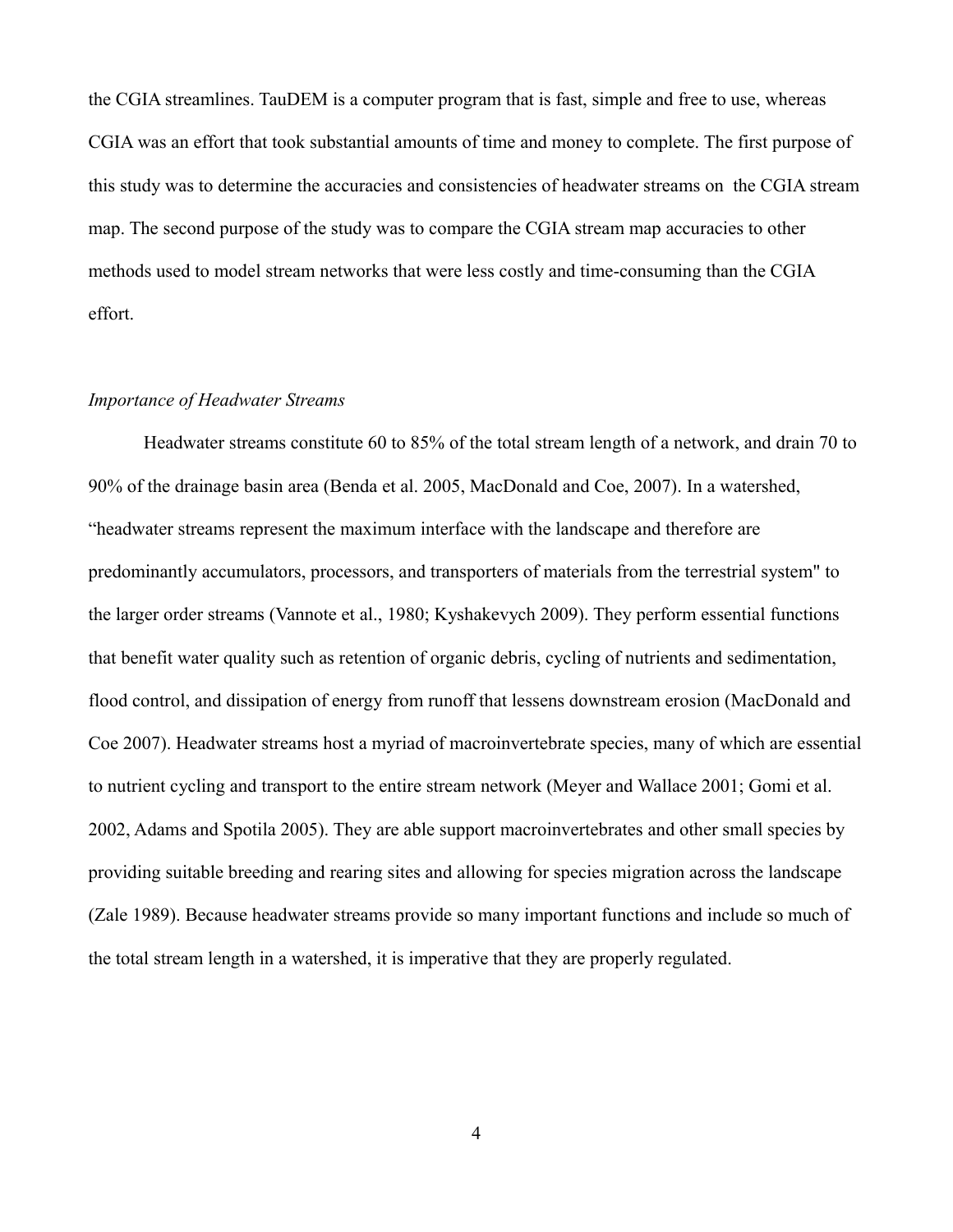#### *Headwater Stream Formation*

Headwater streams in mountainous regions begin from three possible channel-initiation processes: overland flow, landsliding, and seepage erosion (Montgomery and Dietrich 1989). The starting point of a first order stream within a valley is the stream origin, or channel head. The first process that can form channel head is overland flow. Overland flow occurs when the precipitation rate exceeds the infiltration rate (Jaegar et al. 2007). The rate at which water can infiltrate the soil depends on porosity and permeability of the soil, meaning less permeable soils with lower porosity will have slower infiltration rates (Kyshakevych 2009). Saturation excess is a process that occurs when more precipitation falls onto soil that is already saturated. The precipitation will then become runoff. Other watershed characteristics, such as the amount and type of vegetation cover, potential evapotranspiration, climate, geology, drainage area, and slope will also affect the infiltration rate and overland flow in a watershed (Adams and Spotila, 2005). Overland flow is responsible for most channel heads in watersheds with lower-gradient slopes (Montgomery and Dietrich 1989). The channel-initiation points from overland flow are often considered gradual (Montgomery and Dietrich 1989). Channel heads caused by overland flow "are characterized by signs of concentrated flow upslope of the channel head as evidence by the presence of debris such as leaves and small twigs piled behind rooted vegetation and plants trained down slope" (Jaegar et al. 2007).

The second channel-initiation process in mountainous areas is landsliding and is more common in areas with steeper slopes (Montgomery and Dietrich 1989). Landslides are caused by subsurface water flow in areas with a steep gradient (Adams and Spotila, 2005). In watersheds with steeper slopes, the water moves into the top soil layer and then horizontally towards deep valleys. The subsurface water flow increases the pore pressure within the soil layer, which reduces the ability of the soil to stay in place (Montgomery and Dietrich 1989). When precipitation falls in watersheds with steeper slopes, the water moving across the land will have a higher velocity, causing channel-initiation points to often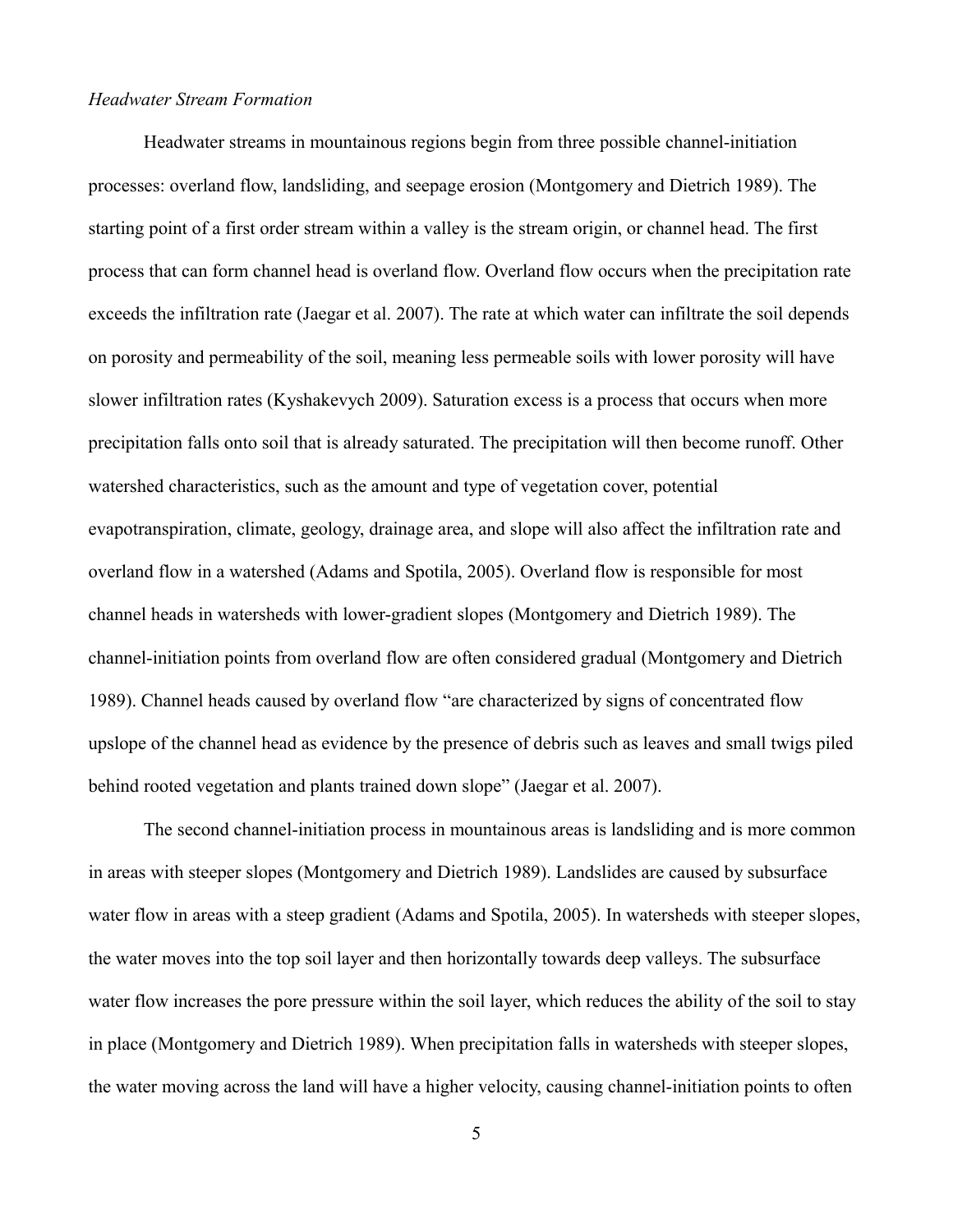times be concave and abrupt (Montgomery and Dietrich 1989). Channel heads caused by landslides can be "identified by the presence of recent mass wasting scars" (Jaeagar et al. 2007). The same watershed characteristics that affect overland flow can also affect landsliding processes.

The third channel-initiation process is seepage erosion, which occurs on both gentle and steep slopes. (Montgomery and Dietrich 1988; Montgomery and Dietrich 1989). The seepage erosion process occurs from convergent subsurface flow, similar to landsliding. However, the channel heads formed by seepage erosion are not as abrupt or severe as those formed by landsliding. Channels formed from seepage erosion often "begin as discontinuous channel segments with evidence of headcut undermining," and are difficult to identify without field-based evidence (Montgomery and Dietrich 1988).

#### *CGIA Streamlines*

In the summer of 2004, the Studies Act (SL2004.161) called for a plan from the NC Geographic Information Coordinating Council (GICC) and NC Department of Environmental and Natural Resources (NCDENR) to create new maps of surface waters (NC Stream Mapping Program).The Stream Mapping Study Working Group, a group composed of consultants, academic advisers, and government employees from federal, state, and local levels, drafted an implementation plan that studied different methodologies that could be used to produce maps, potential cost, an estimated time-frame, and the key benefits of the project (NC Stream Mapping Program).

Also during 2004, Hurricanes Ivan and Frances caused massive flooding and millions of dollars worth of damage in western North Carolina. In 2005, the Hurricane Recovery Act (SL2005-1) was passed, declaring 19 North Carolina mountain counties disaster areas and in need of assistance. The act also appropriated funds for the NC Stream Mapping Project to develop new stream maps for western North Carolina (NC Stream Mapping Program). It was decided that CGIA, a part of NCDENR, would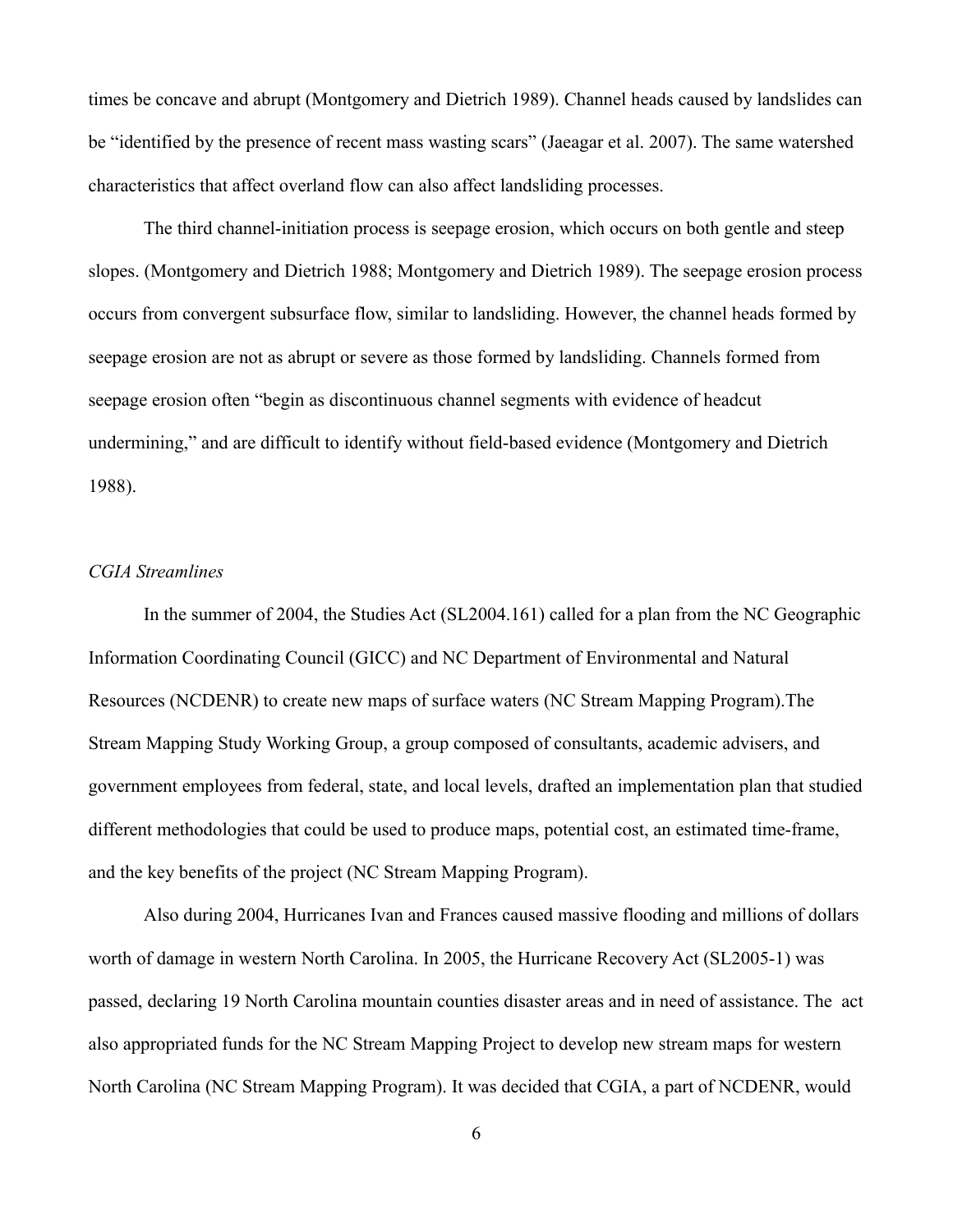be the lead agency that would manage the development of the new streamlines. CGIA created the new streamlines using methodologies discussed in the "Implementation Plan to Improve the Mapping and Digital Representations of Surface Waters in North Carolina" (Implementation Plan), written in 2004 by the original Stream Mapping Study Working Group (NC Stream Mapping Program). CGIA created the new streamlines using recent aerial photography, Light Detection and Ranging (LIDAR) data, and ArcGIS. ArcGIS is a geographic information systems (GIS) computer software program that allows the user to view, create, edit, and maps and analysis spatial data. All streamlines were drawn in using aerial photography, as this method was shown to be most accurate in the Implementation Plan (NC Stream Mapping Program). When streams could not be determined with aerial photography, ArcHydro, a collection of stream network delineation tools in ArcGIS, was used (NC Stream Mapping Program). A 6-acre  $(0.024281 \text{ km}^2)$  drainage area threshold was used for the stream network delineation tool in ArcGIS, based on a single study of urban streams in Greensboro, NC (NC Stream Mapping Program). When modeling stream networks using computer software programs such as ArcGIS, the chosen drainage area threshold is important. In nature, streams in watersheds with different slopes and will have different drainage areas (Montgomery and Dietrich 1992). The slope-drainage area relationship is further explained in the Methods section. To capture headwater streams, streamlines were extended 200 feet (69.6 m) beyond the modeled stream origin in order to ensure penetration of the 6-acre ( 2.4281 ha or 0.024281 km<sup>2</sup>) drainage area (NC Stream Mapping Program). The main focus for the CGIA stream map was to improve the horizontal accuracy of streams on maps, not to accurately show headwater streams (NC Stream Mapping Program).

#### *Headwater Stream Spatial Dataset*

In a separate project from the NC Stream Mapping Project, DWQ began work on the Headwater Stream Spatial Dataset (HSSD) in 2004. The HSSD aims to improve the representation of headwater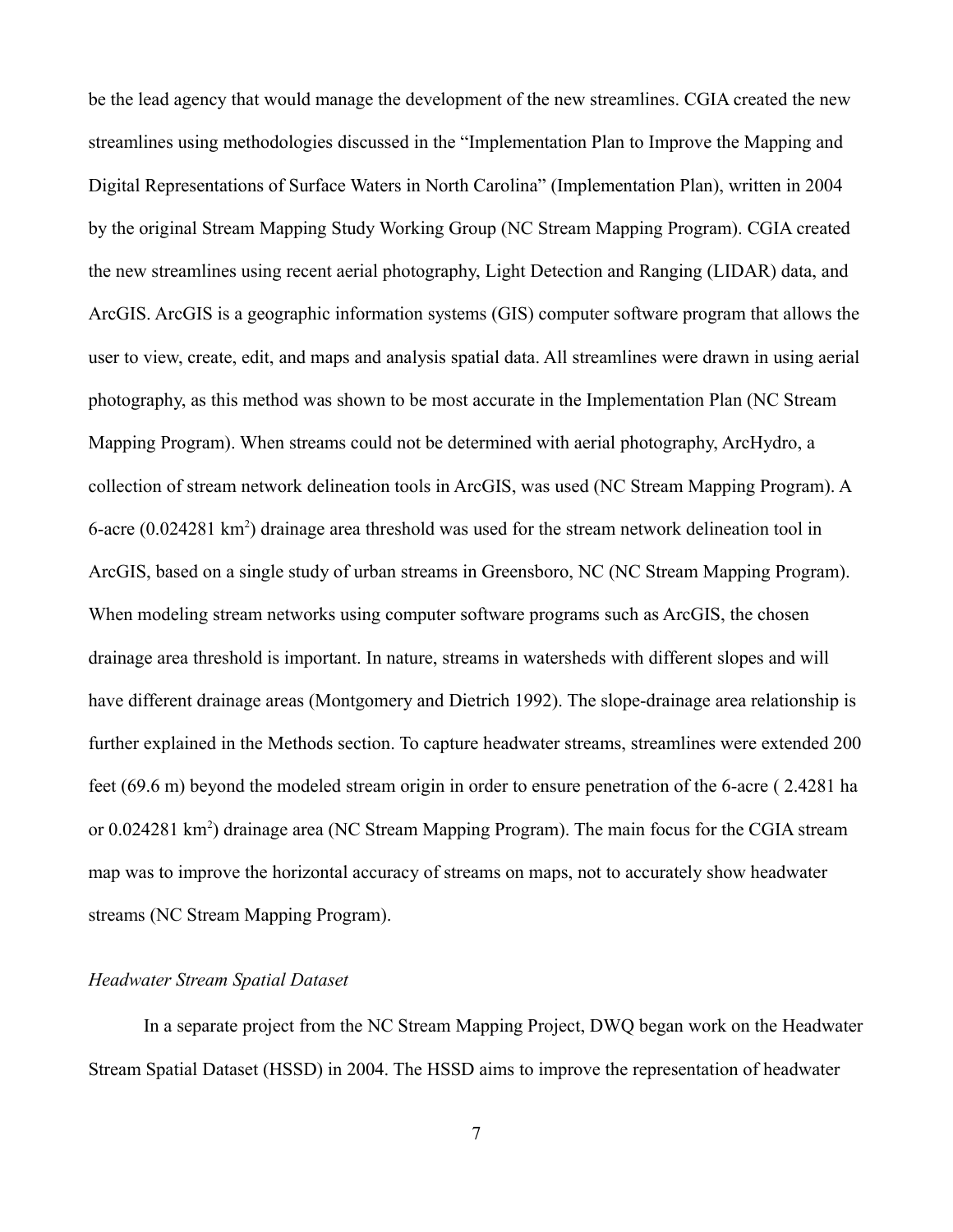streams on maps that can be used by agencies such as DWQ, United States Army Corps of Engineers (USACE), and the Environmental Protection Agency (EPA) for research and regulatory purposes for North Carolina (Russell 2008). For the HSSD, DWQ collects field data of intermittent and perennial stream origins in selected watersheds and uses these data to create a field-based stream network in TauDEM.[2](#page-11-0) Once a field-based stream network is created, GIS analysis of watershed characteristics such as slope, drainage area, soils, and precipitation can be used to create a predictive model of streams for a different location with similar characteristics (Russell 2008).

The selected watersheds are chosen to represent the Omernik and EPA Level IV ecoregions that occur in North Carolina (Omernik 1987; Environmental Protection Agency 2011). Level IV ecoregions are the finest level of organization for ecological regions based on "geology, physiography, vegetation, climate, soils, land use, wildlife, and hydrology" (Environmental Protection Agency 2011). Because the Level IV ecoregions represent landscapes with similar characteristics, the sites chosen for the HSSD "were stratified by ecoregion, given the assumption that ecoregions will control for landscape variability" (Russell 2008). The data that are derived from GIS analysis of the selected watersheds act as a sample of the characteristics of the ecoregion. Using statistical analysis and logistic regression, predictive models are created for each ecoregion by DWQ using the field-mapped watersheds (Russell  $2008$ ).<sup>[3](#page-11-1)</sup>

## METHODS

#### *Study Areas*

There are 5 different ecoregions that are represented by the nine watersheds (Table 1). Out of

<span id="page-11-0"></span><sup>2</sup> Intermittent streams flow seasonally and perennial streams flow throughout the year.

<span id="page-11-1"></span><sup>3</sup> **"**Logistic regression is a statistical method for analyzing a dataset in which there are one or more independent variables that determine an outcome. The outcome is measured with a dichotomous variable (in which there are only two possible outcomes)" (medcalc.org). For the HSSD, the two possible outcomes are 0 "not a stream" or 1 "stream" for each cell of a DEM. The cells with a value of 1 will make up a stream network.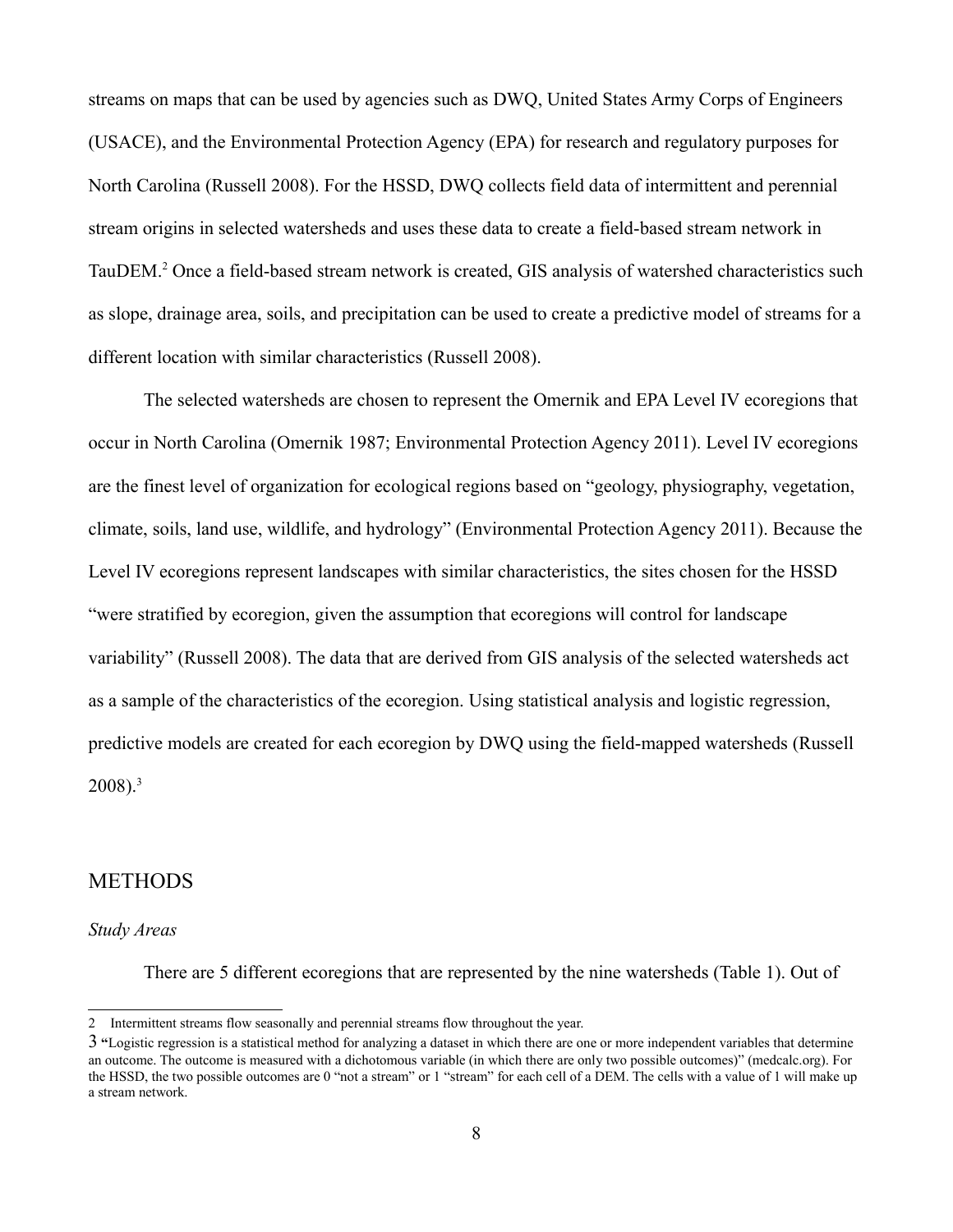the field-mapped watersheds, four are within the Eastern Blue Ridge Foothills ecoregion, two are within the Southern Metasedimentary Mountains, and there is one watershed in each of the Southern Crystalline Ridges and Mountains, High Mountains, and Broad Basin ecoregions (Figure 1). The watersheds where stream origins were mapped by DWQ are mostly forested and occur on public lands to minimize the effects of land use disturbance (Table 2) (Russell 2008). The size of the watersheds range from 1.09 to 6.43  $km^2$  (269 to 1,588 acres) with an average of 45 stream origins mapped per watershed (Table 2). The slopes and contributing upstream drainage areas were extracted from GIS analysis at the stream origins for each watershed (Table 3). The watersheds with the highest slopes also have the lowest drainage areas. These data demonstrate the inverse slope-drainage area relationship discussed by Montgomery and Dietrich (1989).

| Level IV Ecoregion                                                          | Description                                                                                                                                                                                                                                                                      |
|-----------------------------------------------------------------------------|----------------------------------------------------------------------------------------------------------------------------------------------------------------------------------------------------------------------------------------------------------------------------------|
| <b>High Mountains</b><br>(HM)                                               | Boreal-like climate than surrounding regions<br>Frigid soils rather than mesic soils<br>Several disjunct high-elevation areas generally above 1,375 meters<br>٠                                                                                                                  |
| <b>Southern</b><br><b>Metasedimentary</b><br><b>Mountains (SMM)</b>         | Contains rocks that are not as strongly metamorphosed as seen in<br>$\bullet$<br>Southern Crystalline Ridge and Mountains<br>Steep, dissected, and densely forested mountains<br>Mostly forested<br>٠                                                                            |
| <b>Broad Basin (BB)</b>                                                     | Drier, lower elevations, and less relief than Southern Crystalline<br>٠<br>Ridge and Mountains and Southern Metasedimentary Mountains<br>Mostly forested, but overall has more pasture, cropland, industrial<br>land uses, and human settlement than other Blue Ridge ecoregions |
| <b>Southern Crystalline</b><br><b>Ridges and</b><br><b>Mountains (SCRM)</b> | Greater relief and higher elevations than Broad Basin and Eastern<br><b>Blue Ridge Foothills</b><br>Elevation ranges 400 to 1500 meters<br>$\bullet$                                                                                                                             |
| <b>Eastern Blue Ridge</b><br><b>Foothills (EBRF)</b>                        | Warmer and drier than most other Blue Ridge ecoregions<br>٠<br>Lower elevations (300 to 850 meters)<br>٠<br>More Piedmont influences                                                                                                                                             |

**Table 1. Level IV Ecregion Descriptions. A brief description of the five Level IV ecoregions used in this study, arranged from the most western ecoregion to the most eastern in the mountains.**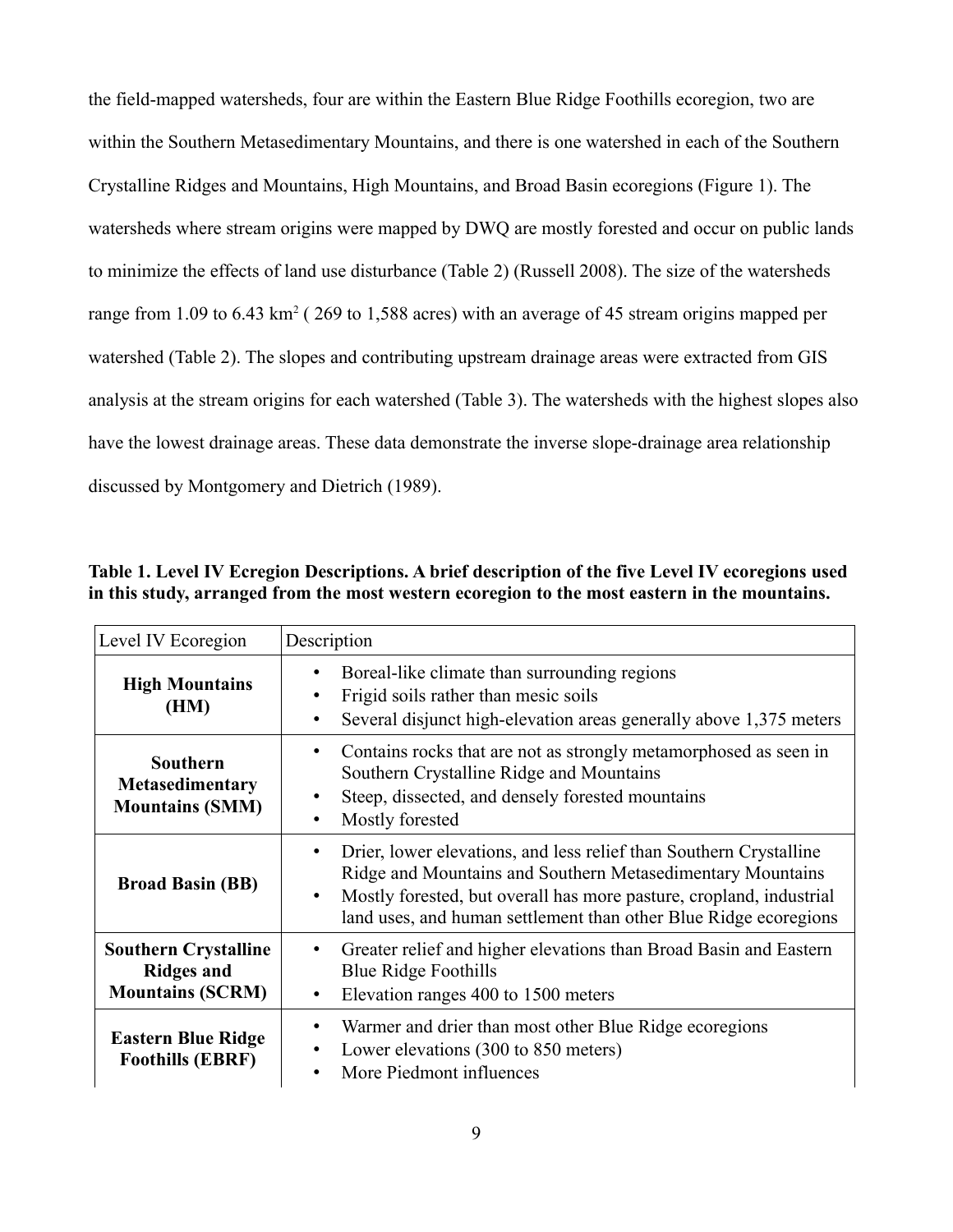

Field Mapped Watersheds within Level 4 Ecoregions

Data Sources: EPA and DWQ

**Figure 1. A map of the locations of each watershed used in this study.**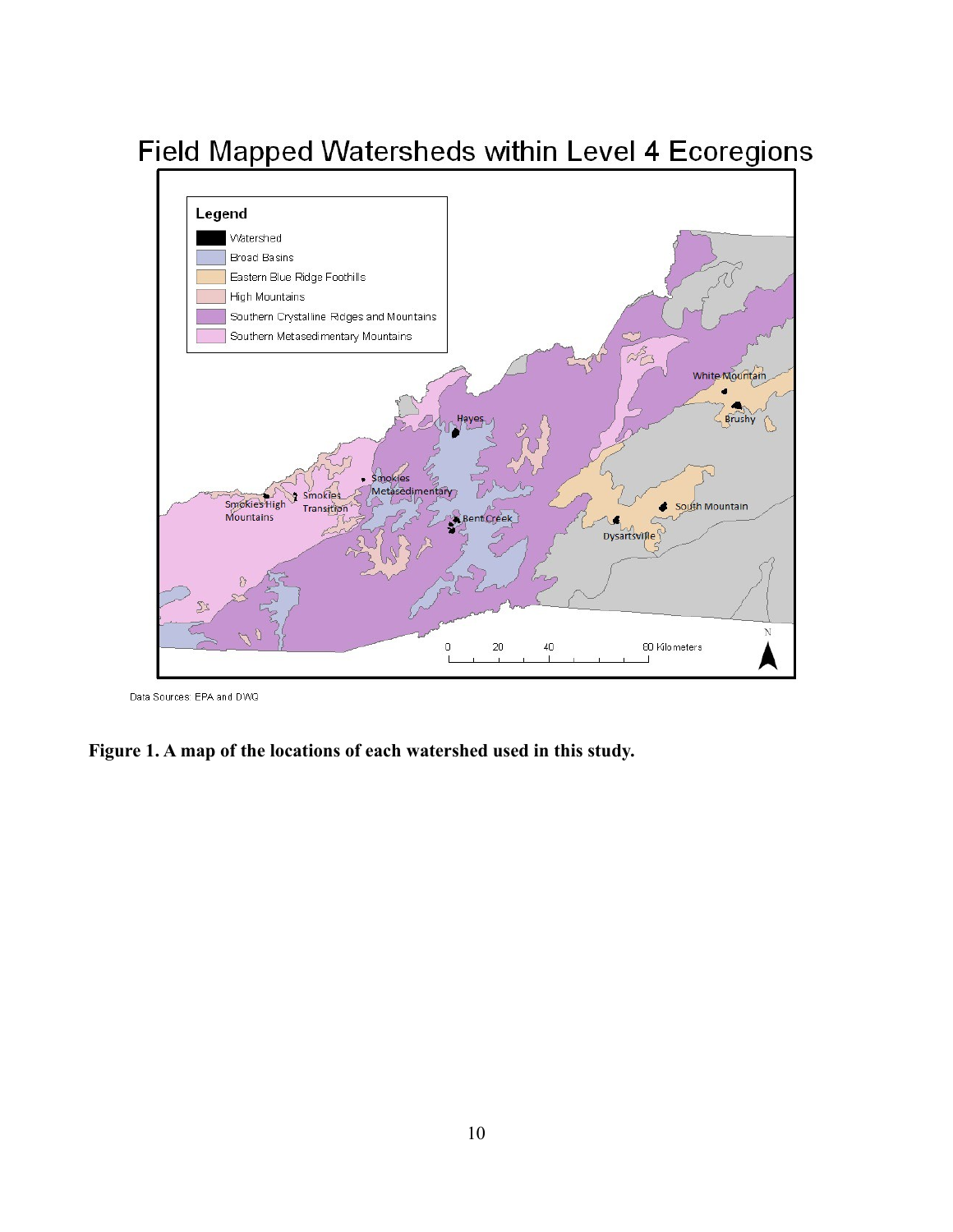**Table 2. Watershed Characteristics. Characteristics of each of the nine watersheds used in this study. The table is arranged from smallest to largest watershed area. The percentage of open areas in each watershed includes any land cover that is not considered shrub land or forested. This means cropland, pasture, and developed areas are considered open area (NLCD 2006).**

| Ecoregion   | Watershed            | Area $(km2)$ | <b>Drainage</b><br><b>Density</b><br>$(km^2/km)$ | % of Open<br>Area |
|-------------|----------------------|--------------|--------------------------------------------------|-------------------|
|             | White                | 2.80         | 4.61                                             | 0                 |
| <b>EBRF</b> | <b>Dysartsville</b>  | 4.64         | 4.26                                             | 6                 |
|             | <b>South</b>         | 6.03         | 2.91                                             | 10                |
|             | <b>Brushy</b>        | 7.24         | 3.60                                             | 7                 |
|             | <b>Smokies Trans</b> | 1.09         | 4.13                                             | 0                 |
| <b>SMM</b>  | <b>Smokies Meta</b>  | 1.18         | 4.23                                             | 4                 |
| HM          | <b>Smokies High</b>  | 2.93         | 1.72                                             | 3                 |
| <b>BB</b>   | <b>Hayes</b>         | 6.62         | 4.12                                             | 55                |
| <b>SCRM</b> | <b>Bent</b>          | 8.47         | 2.52                                             | 2                 |
|             | Mean                 | 4.56         | 3.57                                             | 9.67              |

**Table 3. Drainage Areas and Slopes at Stream Origins. The contributing upstream drainage area and slope taken at the field-verified stream origins.**

| Watershed            | Drainage Area<br>Mean (acres) | <b>Drainage Area</b><br>Range (acres) | Watershed            |      | <b>Slope Range</b> |
|----------------------|-------------------------------|---------------------------------------|----------------------|------|--------------------|
| <b>Smokies Trans</b> | 0.11                          | 0.51                                  | <b>Smokies Trans</b> | 0.47 | 0.71               |
| <b>Smokies High</b>  | 0.26                          | 0.48                                  | South                | 0.39 | 0.64               |
| South                | 1.38                          | 5.52                                  | <b>Smokies Meta</b>  | 0.38 | 0.71               |
| <b>Smokies Meta</b>  | 2.15                          | 21.94                                 | <b>Smokies High</b>  | 0.31 | 0.31               |
| White                | 2.23                          | 11.55                                 | White                | 0.23 | 0.43               |
| <b>Bent</b>          | 2.56                          | 22.15                                 | <b>Bent</b>          | 0.20 | 0.47               |
| <b>Brushy</b>        | 3.20                          | 24.08                                 | <b>Dysartsville</b>  | 0.19 | 0.40               |
| <b>Hayes</b>         | 3.34                          | 19.30                                 | <b>Brushy</b>        | 0.16 | 0.42               |
| <b>Dysartsville</b>  | 3.63                          | 18.97                                 | <b>Hayes</b>         | 0.13 | 0.25               |

#### *Collecting Field Data*

The flow regimes of the stream origins were identified using the *Methodology for Identification of Intermittent and Perennial Streams and Their Origins Version 4.11*. This is a method that evaluates the morphology, hydrology, and biology as indicators of duration of flow at a stream origin (NCDWQ 2010). Only intermittent and perennial stream origins were mapped for this study because USACE and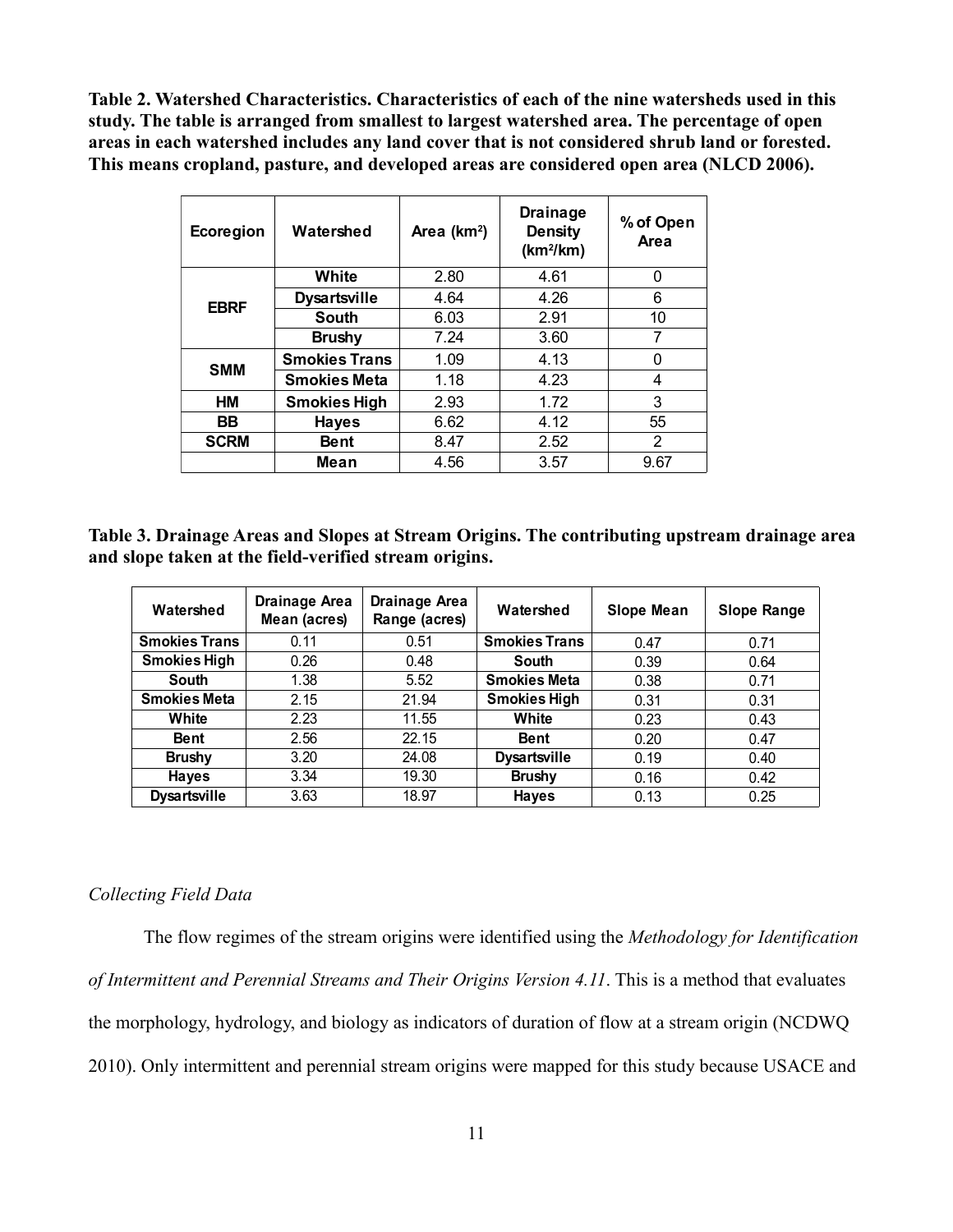DWQ do not typically regulate ephemeral streams.<sup>[4](#page-15-0)</sup> To map stream origins, DWQ began at the most downstream point of the watershed to be studied. Using aerial photographs and USGS topographic maps as guidance, they walked up the stream until a tributary was observed (Russell 2008). The tributary was then followed until they encountered another tributary or reached the stream origin (Russell 2008). This process was repeated until the entire stream network was mapped. The stream origin points were taken with a mapping-grade GPS unit. In instances where the mapping-grade GPS unit could not acquire enough satellites, a less accurate recreational-grade GPS unit was used.

#### *Creating Digital Elevation Models*

In order to create the field-verified stream networks, a base DEM was created from LIDAR bare earth points (Appendix 2). The bare earth data were downloaded from the North Carolina Floodplain Mapping Program (ncfloodmaps.org). The bare earth points are given as a text file with values for x (latitude), y (longitude), and z (elevation). The x, y, and z values were converted into a point shapefile using ArcCatalog (a part of ArcGIS) Version 9.3.1. In ArcMap (a part of ArcGIS) Version 9.3.1, the point shapefile was converted into a raster with a 5 meter by 5 meter resolution. Each cell, or pixel, of the raster represents  $25 \text{ m}^2$  of the earth's surface. There are approximately four bare earth points of data for each cell of the raster. This raster is the base DEM that will be used in TauDEM (Tarboton 2009).

#### *Creating Field-verified Stream Networks*

To create the field-verified stream networks, I used TauDEM Version 4.0 and ArcMap Version 9.3.1 (Appendix 2) (Tarboton 2009). Using the base DEM, a stream network can be modeled using TauDEM as a toolbox in ArcMap (Appendix 3). The initial stream networks created by TauDEM were 4 Ephemeral streams carry stormwater from precipitation, but do not experience continuous flow and lack the stream origins

<span id="page-15-0"></span>features that indicate some sort of continuous flow.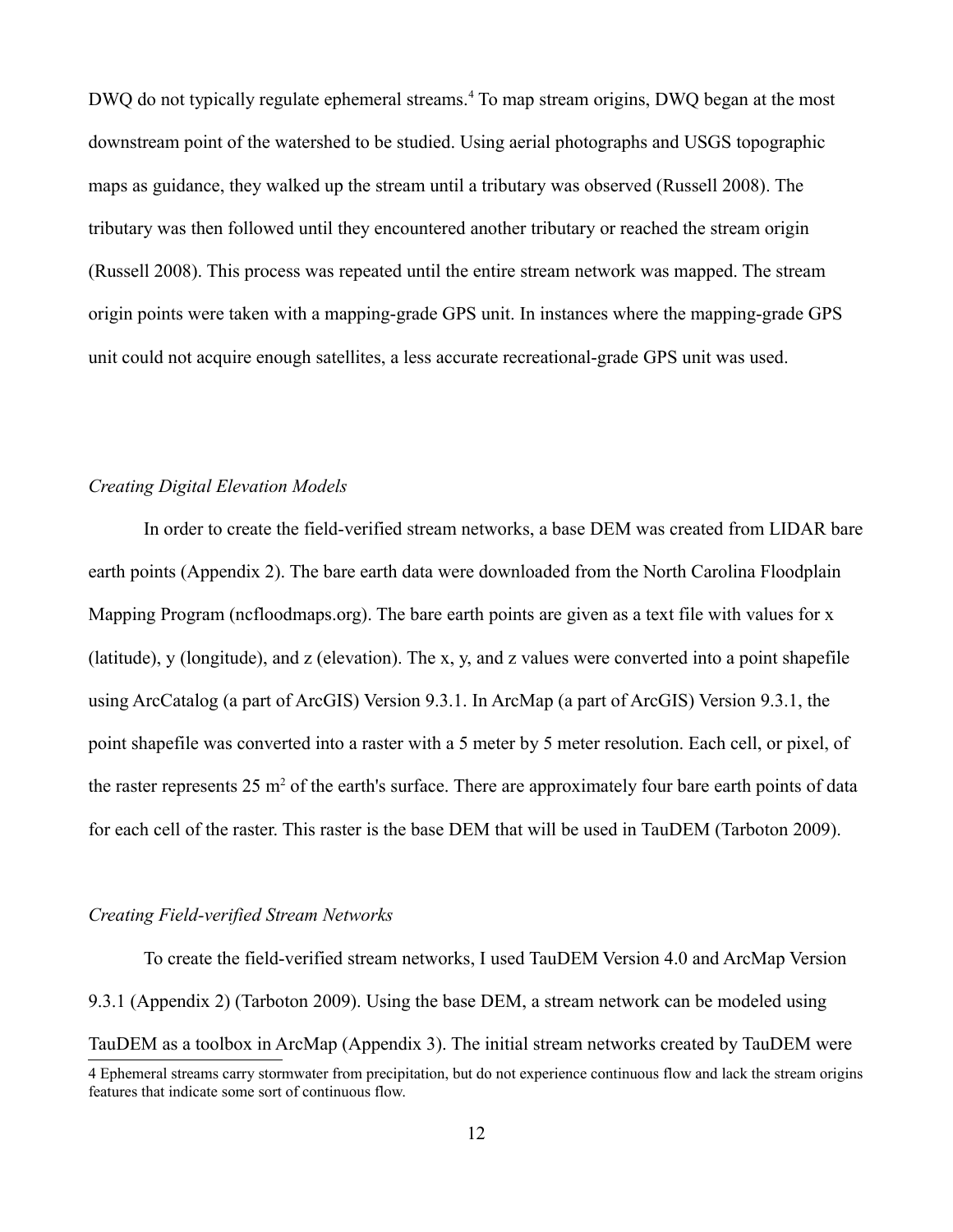edited to fit the field-mapped stream origins. The edited streamlines are the field-verified stream networks that are used for the accuracy assessments.

#### *Modeling Stream Networks in TauDEM*

I used two different methods in TauDEM to create stream networks for this study. The first was the DEM curvature based method (Appendix 2). This method uses the Peucker-Douglas algorithm to determine which cells of the DEM are considered to be either convex or concave (Peucker and Douglas 1975, Band 1986). The cells are grouped in a 2 by 2 matrix across the extent of the DEM. The elevation data for each cell is extracted from the DEM and cells are evaluated in the matrix.The convex cells have the highest elevation values of the matrices and are marked as ridges (or not streams) with a value of 0 (Tarboton 2004). The concave cells have the lowest elevation values of the matrices and marked as streams with a value of 1. The stream cells will make up the streamlines within the watershed (Tarboton 2004). When using the Peucker-Douglas algorithm alone, the stream cells often times lack connectivity and do not form continuous streamlines. For the DEM curvature based method, the idea of thinning, discussed in length by Band (1986), is used to produce connected streamlines (Tarboton 2004). In order to connect the stream cells, the contributing area of the stream cells is calculated and a contributing area threshold is determined. The cells that exceed the threshold have the most contributing area and are the lowest points on the landscape. The lowest elevations are most likely where water will flow to on the landscape and support stream flow. The cells that exceed the contributing area threshold are marked as streams and are used to connect the gaps in the streamlines (Tarboton 2004).

The second method I used to delineate stream networks was the area and slope threshold method (Appendix 2). The area and slope threshold is determined by the following inequality:

$$
AS^{y} > T \qquad (1)
$$

13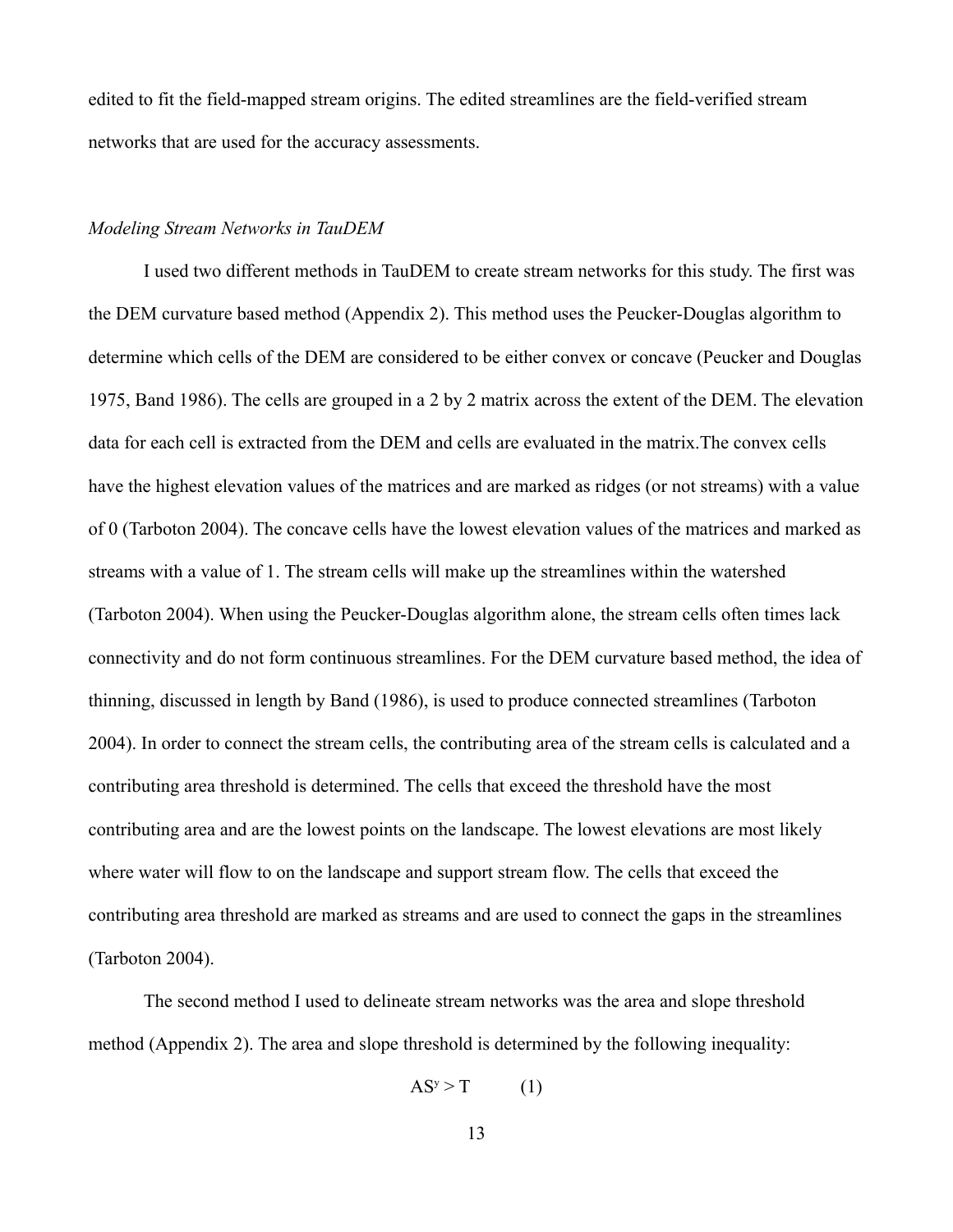where A is the drainage area and S is slope. For the area and slope threshold method in TauDEM, the values for y and T are chosen by the user (Tarboton 2004). Based on empirical data of mountainous terrain in the western region of the country, Montgomery and Dietrich (1992) found that a value of 2 for y and a threshold (T) of 200 adequately determined the location of streams. They determined "that an inverse relationship between the drainage area contributing to a channel head (source area) and the local valley slope defines a topographic threshold between channeled and unchanneled regions of the landscape" (Montgomery and Dietrich 1992). In areas with steeper slopes, less drainage area is required to for channel initiation. Conversely, areas with gentler slopes require a larger area to supply enough water to form streams in a watershed.

Each cell in the DEM has drainage area and slope values. Drainage area is calculated from all of the number of cells in the DEM that are upslope, and slope is calculated from the elevation data. Using these data and the equation (1) above, a value is calculated for each cell. If the value exceeds the threshold (T) chosen by the user, it is given a value of 1 and is considered a stream. If the value is less than the threshold chosen by the user, it is given a value of 0 and is not a stream. The collective cells make up streamlines, and the streamlines in a watershed make up the stream network. I felt the threshold where  $T = 200$ , as determined by Montgomery and Dietrich (1992), would be a starting point for this study, since the watersheds I used are also located across mountainous terrain. I tested three different threshold values to determine how the level of accuracy for each watershed changed by increasing the threshold for the area and slope method. I used the threshold values of 150, 200, and 300.

#### *Performing Accuracy Assessments*

For this study, I performed accuracy assessments for CGIA and modeled streamlines from the different methods in TauDEM. The accuracy assessments for each watershed include an evaluation of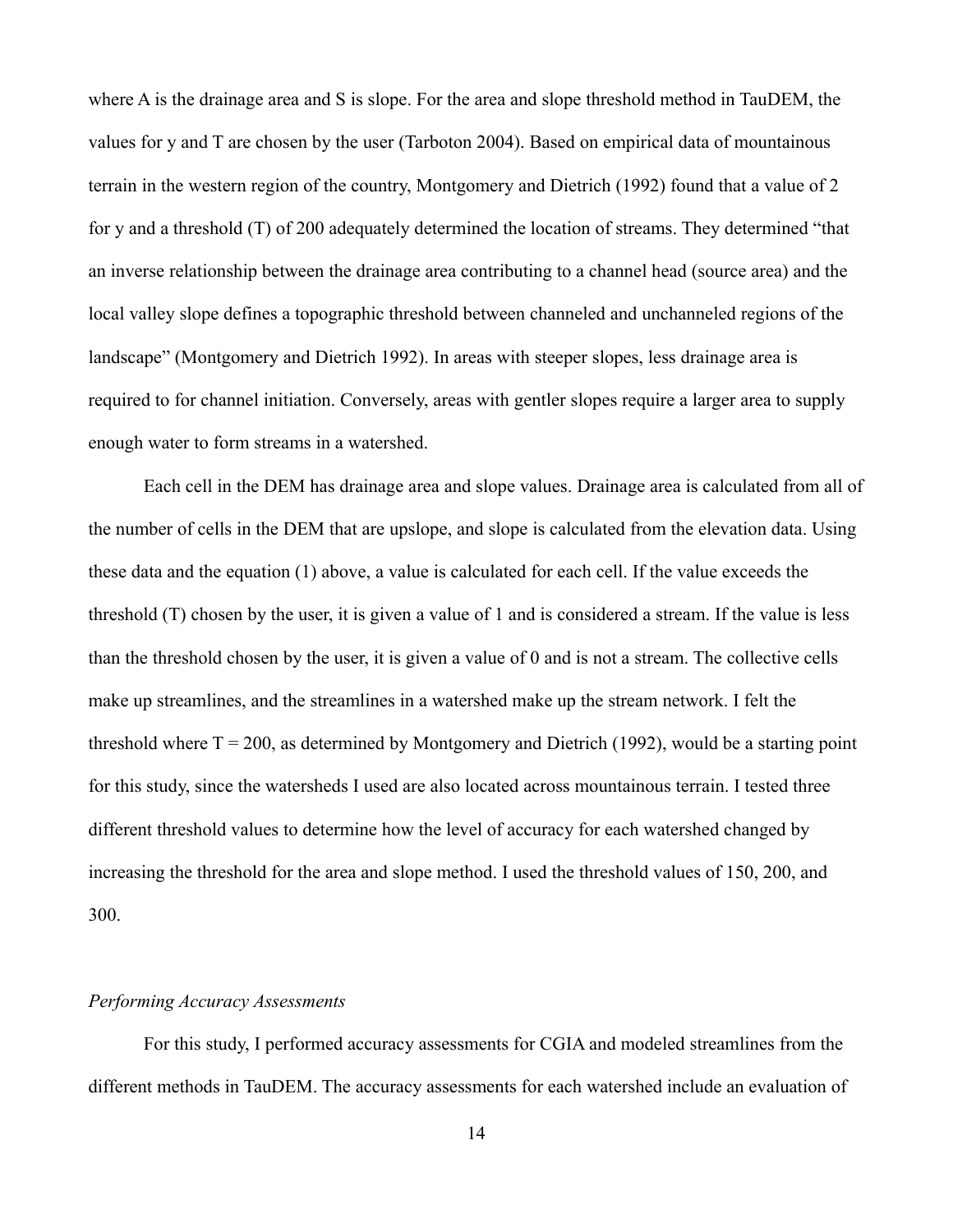the model's ability to correctly predict the valley presence/absence of streams and total stream network length. The true skill statistic (TSS) was used to evaluate the ability of a method to correctly predict the location of streams by the use of omission and commission errors (Figure 2; Table 3) (Allouche et. al., 2006; Russell 2008). The TSS values range from 0 to 1. The highest possible value for a TSS is 1, meaning a model accurately predicted the location of every field-verified stream and did not predict any streams in valleys that do not have field-verified streams.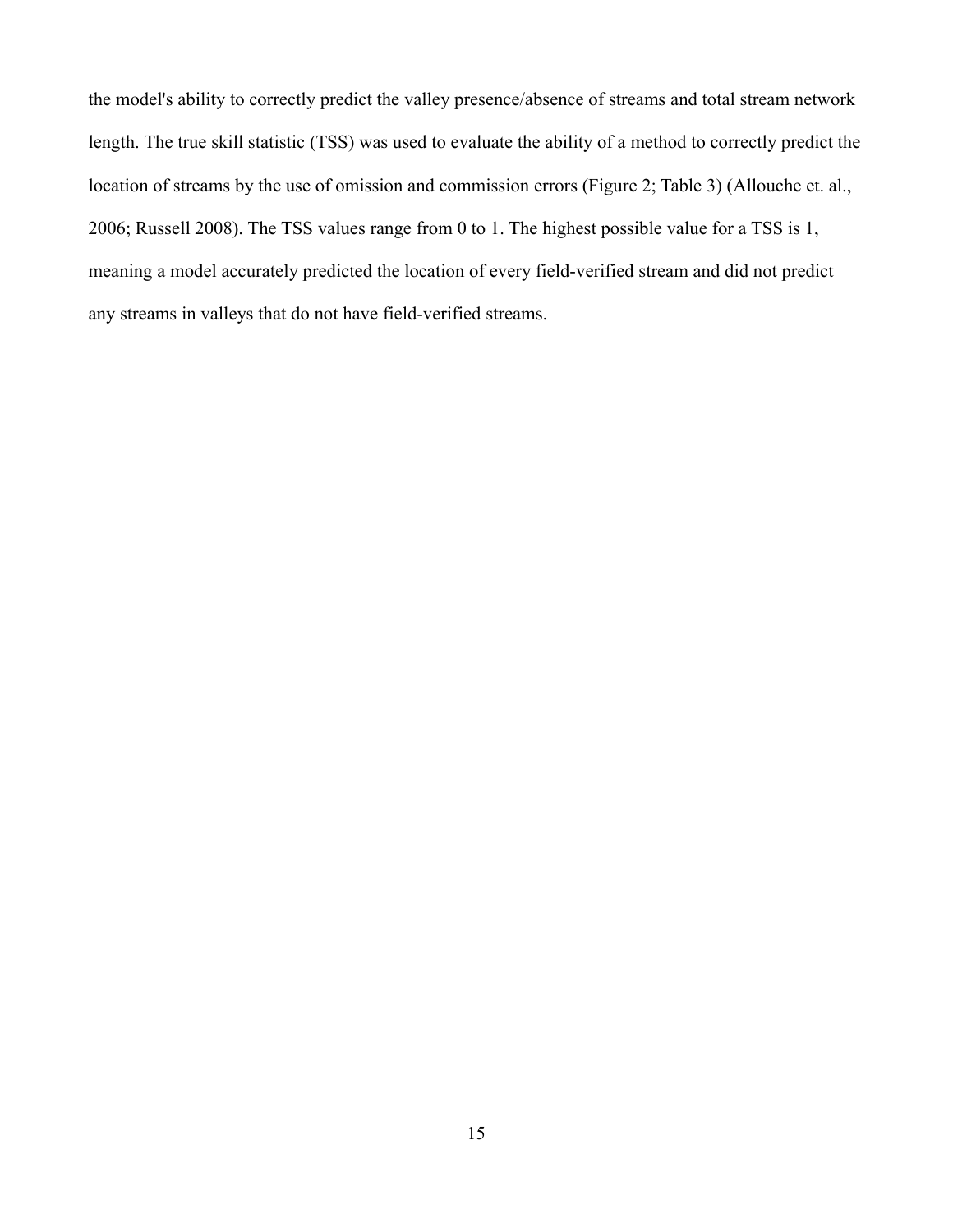The possible outcomes using the TSS are:

- a) True positive the number of valleys correctly predicted to have streams
- b) False positive the number of valleys predicted to have streams that do not actually have streams
- c) False negative the number of valleys that have streams, but were not predicted by the model
- d) True negative- the number of valleys correctly predicted to not have streams



**Figure 2. Possible Outcomes for the TSS. An example of true positive, true negative, and false negative streamline segments in a watershed using field-based data and CGIA streamlines.**

| Table 4. TSS Formulas. Source : Allouche et al., 2006. |  |  |
|--------------------------------------------------------|--|--|
|--------------------------------------------------------|--|--|

| <b>Measure</b>     | <b>Formula</b>                   | <b>Notes</b>                                                                                            |
|--------------------|----------------------------------|---------------------------------------------------------------------------------------------------------|
| Sensitivity        | $a/(a+c)$                        | "n" is determined by counting the number of                                                             |
| <b>Specificity</b> | $d/(b + d)$                      | valleys in a watershed using the gord grid created<br>in TauDEM. For this study, all the valleys with a |
| <b>TSS</b>         | $(sensitivity + specificity) -1$ | gord value of 3 or higher were counted. "d" can be                                                      |
| n                  | $a + b + c + d$                  | calculated by the following: $n - (a + b + c)$                                                          |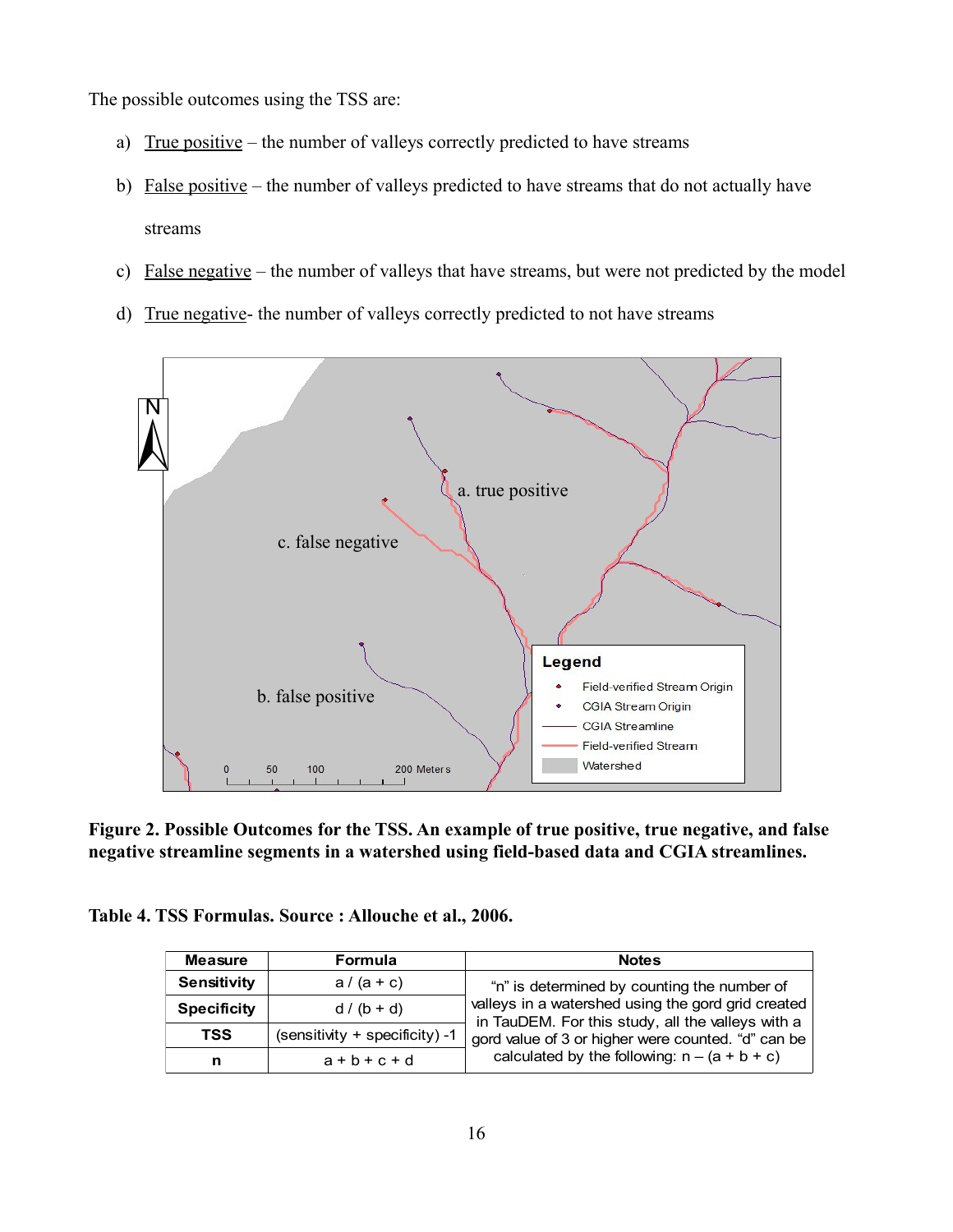## RESULTS

#### *CGIA Streamlines*

With a few exceptions, the CGIA stream map produced the highest TSS values (Figure 3). The second best method was DEM curvature based, with the average of TSS values only 9% different from the CGIA streamlines (Table 4). On average, the DEM curvature based method performed better than all of the thresholds used for the area and slope method. The average TSS for  $T = 200$  shows only a 3% difference from the average TSS of the curvature based method. The South Mountain watershed has the largest range of TSS values between all of the methods, with values ranging from 0.38 from the  $T =$ 150 to 0.67 from the curvature based method.



**Figure 3. A graph showing the TSS values for each method. The watersheds are arranged from the lowest to the highest TSS value of the CGIA streamlines.**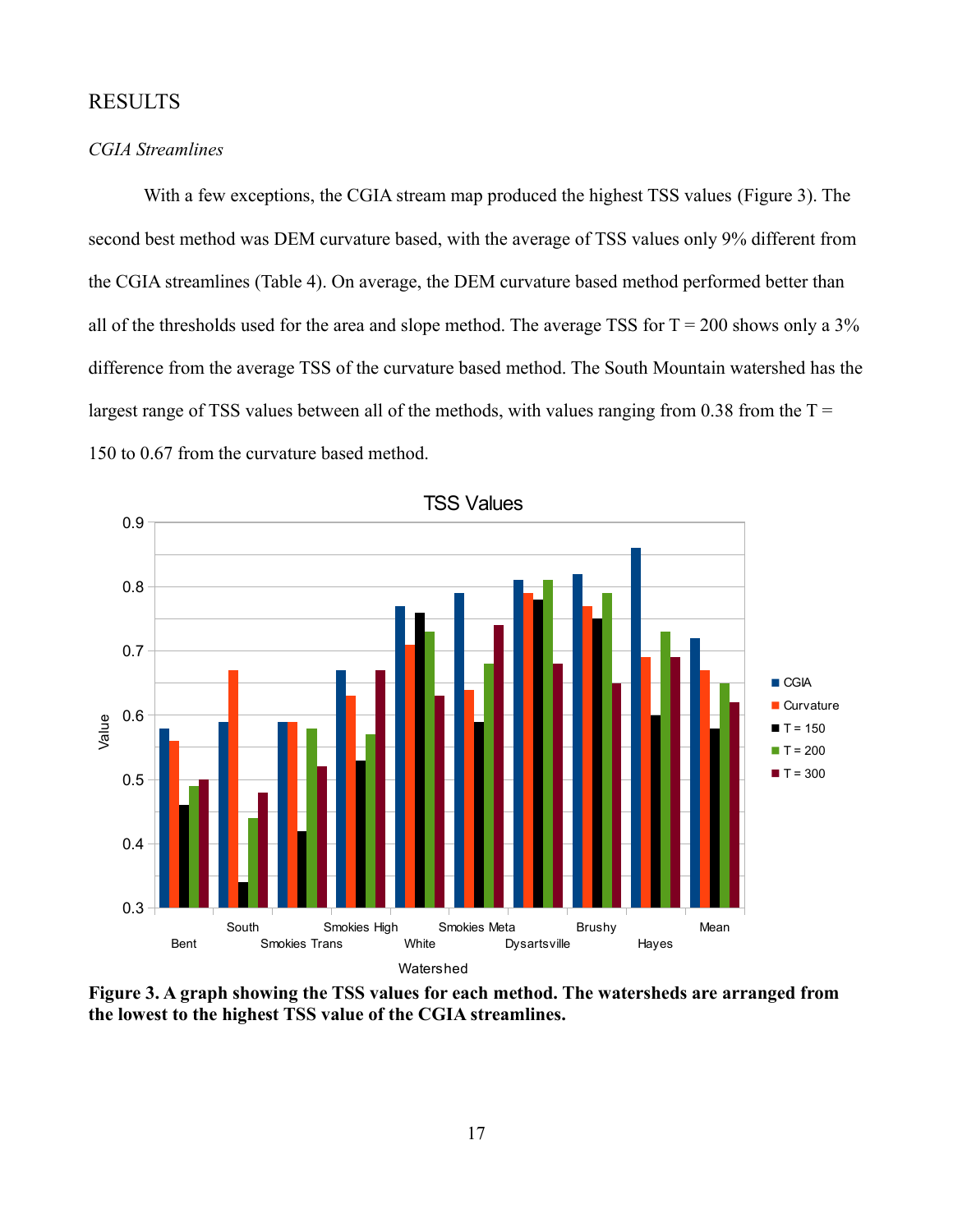| % Difference from CGIA TSS Values                                    |        |    |    |    |  |  |  |  |
|----------------------------------------------------------------------|--------|----|----|----|--|--|--|--|
| $T = 150$<br>$T = 200$<br>Watershed<br>$T = 300$<br><b>Curvature</b> |        |    |    |    |  |  |  |  |
| <b>South</b>                                                         | (-) 14 | 49 | 39 | 25 |  |  |  |  |
| <b>Smokies Trans</b>                                                 |        | 29 | 2  | 12 |  |  |  |  |
| <b>Dysartsville</b>                                                  | 2      |    | O  | 16 |  |  |  |  |
| <b>Bent</b>                                                          | 3      | 21 | 16 | 14 |  |  |  |  |
| <b>Smokies High</b>                                                  | 6      | 21 | 15 | 25 |  |  |  |  |
| <b>Brushy</b>                                                        | 6      | 9  | 4  | 21 |  |  |  |  |
| White                                                                | 8      |    | 5  | 18 |  |  |  |  |
| <b>Smokies Meta</b>                                                  | 19     | 25 | 14 | 6  |  |  |  |  |
| <b>Hayes</b>                                                         | 20     | 30 | 15 | 20 |  |  |  |  |
| Mean                                                                 | 9      | 21 | 12 | 18 |  |  |  |  |

**Table 5. The percent differences from CGIA. Percentages with (-) means the TSS for that method was higher than the TSS for the CGIA streamlines.** 

The three watersheds with the highest TSS values are the Hayes, Brushy, and Dysartsville (Figure 4). These three watersheds also had the highest upstream drainage area average and 3 out of the 4 lowest slope averages measured at the field-mapped stream origins (Table 3). The location of headwater streams may be easier to determine with aerial photography in areas with lower slopes, hence the higher TSS values. The Hayes watershed had the highest TSS value at 0.86, and the substantially highest percentage of open land cover with over 50% of open area in the watershed (Table 2). The open areas on the aerial photograph that were used to delineate the Hayes watershed most likely attributed to the high TSS value.

The South Mountain watershed had the second highest open area land cover with approximately 10% of open land, but was tied for the lowest TSS value of 0.58. The low specificity and high percentage of percent error of total stream length for South Mountain shows that the number and the length of the headwater streams in the watershed were overpredicted (Table 5). The CGIA streamlines that are in the open area of the watershed are somewhat accurately depicted and the stream lengths are similar to actual stream lengths (Appendix 4). However, in the forested areas of the watershed, the stream lengths greatly exceed the true stream origins and the number of false positives increases as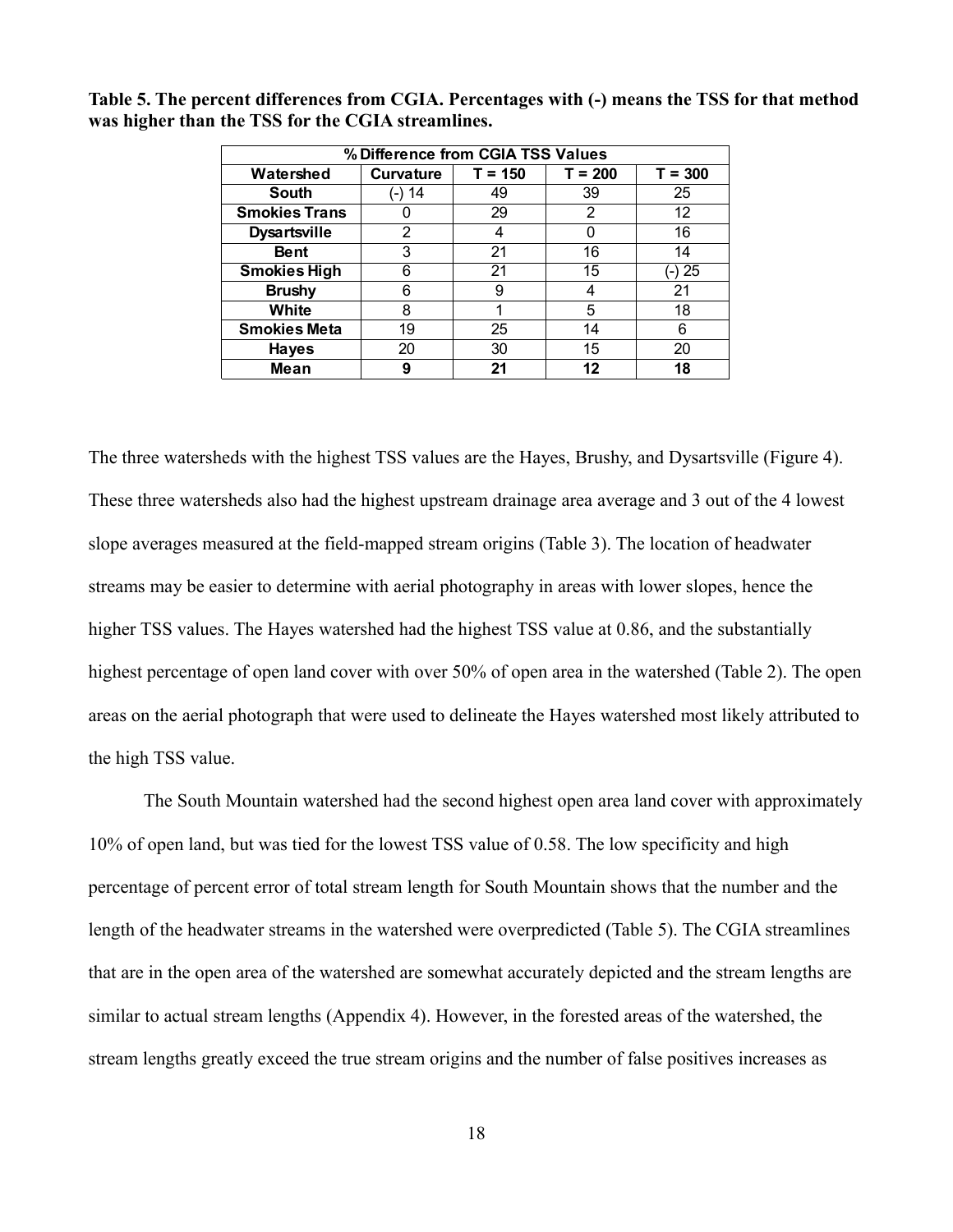well.

The CGIA stream map overpredicted the total length of the stream network for all of the nine watersheds (Table 5). CGIA overpredicted the number of streams for two-thirds of the watersheds. In the Smokies High watershed, CGIA overpredicted the number of streams by over 200%. The White Mountain and Smokies Transition watersheds were the only two watersheds that CGIA underpredicted the total number of streams, but both have overpredicted stream lengths. The CGIA stream map correctly predicted the number of streams for Smokies Metasedimentary watershed, but overpredicted the total stream length as well, by 38%. It is evident that, in most cases, the CGIA streamlines inaccurately depict the actual length of the headwater streams.



Presence/Absence Accuracy Assessments

**Figure 4. A bar chart showing the sensitivity, specificity, and TSS values for the CGIA streamlines in each watershed. The numbers shown within the chart are the TSS values.**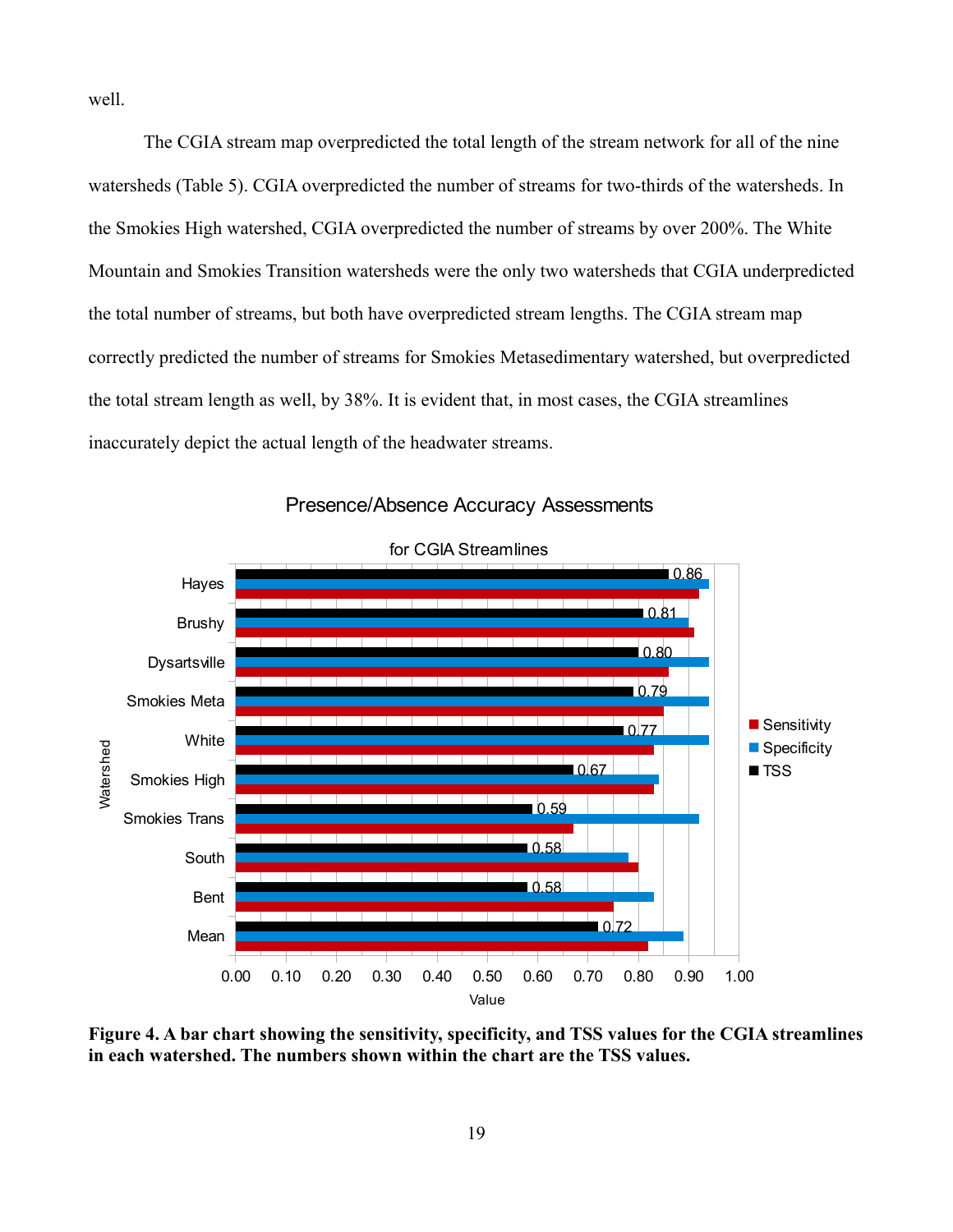**Table 6. Number of Stream Origins and Stream Length Accuracies for CGIA Streamlines**. **The the number of stream origins and the total stream length accuracy assessment for the CGIA streamlines. The stream lengths for all watersheds were overpredicted.**

| Watershed            | Field-Verified<br># of Stream<br>Origins | CGIA # of<br><b>Stream</b><br>Origins | <b>Difference</b> | Length (km) | Field-verified Model Length<br>(km) | Model<br>Length Error<br>% Over<br>Predicted |
|----------------------|------------------------------------------|---------------------------------------|-------------------|-------------|-------------------------------------|----------------------------------------------|
| <b>Dysartsville</b>  | 48                                       | 49                                    | 1                 | 19.76       | 23.01                               | 16                                           |
| White                | 42                                       | 39                                    | -3                | 12.92       | 15.39                               | 19                                           |
| <b>Hayes</b>         | 63                                       | 75                                    | 12                | 27.26       | 34.48                               | 26                                           |
| <b>Smokies Meta</b>  | 13                                       | 13                                    | 0                 | 4.98        | 6.87                                | 38                                           |
| <b>Brushy</b>        | 64                                       | 93                                    | 29                | 26.07       | 35.99                               | 38                                           |
| <b>Smokies Trans</b> | 14                                       | 13                                    | $-1$              | 4.49        | 6.25                                | 39                                           |
| <b>Bent</b>          | 77                                       | 93                                    | 16                | 21.34       | 30.72                               | 44                                           |
| South                | 46                                       | 75                                    | 29                | 18          | 31.12                               | 73                                           |
| <b>Smokies High</b>  | 9                                        | 29                                    | 20                | 5.03        | 11.49                               | 128                                          |
| Mean                 | 42                                       | 53                                    | 11                | 15.54       | 21.70                               | 47                                           |

#### *DEM Curvature Based Method*

The watersheds that had the higher TSS values for CGIA (Hayes, Brushy, Dysartsville, and White Mountain) also had the highest TSS values for the DEM curvature based method (Table 8). The same is true for the watersheds with the lower TSS values (Smokies Transition, Bent Creek, and Smokies High), with the exception of South Mountain. The South Mountain watershed had the highest TSS value when using the curvature method than all other methods. However, even though the curvature method produced a higher TSS value for South Mountain, a TSS value of 0.67 is still fairly low.

The DEM curvature based method had a highest average specificity of all the other methods, including the CGIA streamlines method. A high specificity means there was a low number of false positives for each watershed, so the number of streams were not overpredicted. However, the DEM curvature method has an average low sensitivity. This suggests the method is has a high number of false negatives, so the method is predicting less streams than actually exist. This is also reflected in the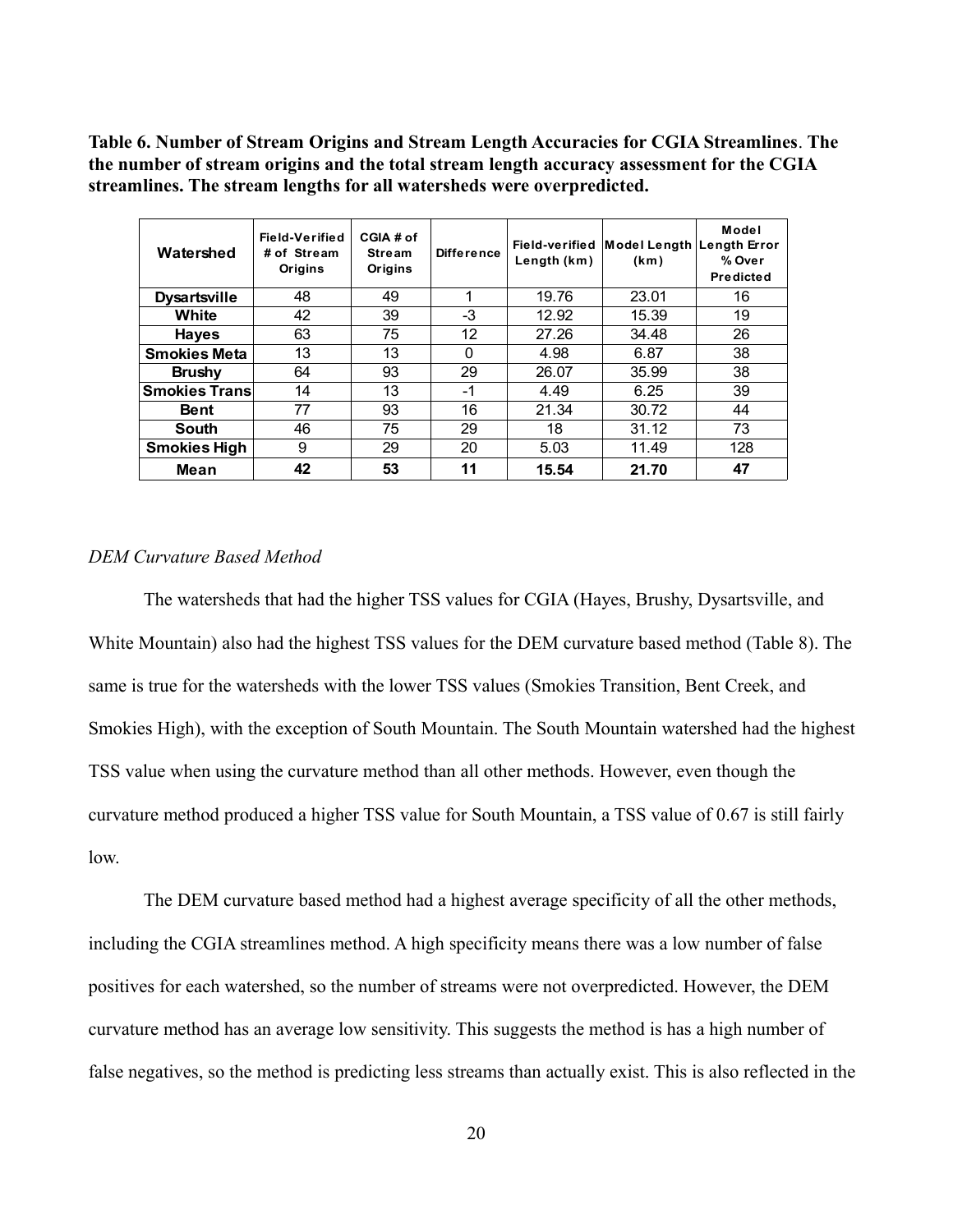low model stream length error percentage (Table 8). On average, the curvature method has a tendency

to underpredict the number of headwater streams in a watershed.

| <b>DEM-based Curvature Method</b>                                                       |      |                                |            |                                   |                      |                                                                  |
|-----------------------------------------------------------------------------------------|------|--------------------------------|------------|-----------------------------------|----------------------|------------------------------------------------------------------|
| <b>Presence/Absence Accuracy Assessment</b><br><b>Stream Length Accuracy Assessment</b> |      |                                |            |                                   |                      |                                                                  |
| Watershed                                                                               |      | <b>Sensitivity Specificity</b> | <b>TSS</b> | Field-<br>verified<br>Length (km) | Model<br>Length (km) | <b>Model Length</b><br>Error %<br>Over/Under<br><b>Predicted</b> |
| <b>Smokies Trans</b>                                                                    | 0.62 | 0.93                           | 0.55       | 4.49                              | 4.58                 | $\mathbf{2}$                                                     |
| Bent                                                                                    | 0.65 | 0.91                           | 0.56       | 21.34                             | 27.46                | 29                                                               |
| <b>Smokies High</b>                                                                     | 0.67 | 0.96                           | 0.63       | 5.03                              | 6.58                 | 31                                                               |
| <b>Smokies Meta</b>                                                                     | 0.69 | 0.95                           | 0.64       | 4.98                              | 5.26                 | 6                                                                |
| South                                                                                   | 0.76 | 0.91                           | 0.67       | 18.00                             | 20.09                | 12                                                               |
| <b>Hayes</b>                                                                            | 0.73 | 0.96                           | 0.69       | 27.26                             | 26.73                | (-) 2                                                            |
| White                                                                                   | 0.77 | 0.94                           | 0.71       | 12.92                             | 12.77                | (-) 2                                                            |
| <b>Brushy</b>                                                                           | 0.85 | 0.92                           | 0.77       | 26.07                             | 30.44                | 17                                                               |
| <b>Dysartsville</b>                                                                     | 0.82 | 0.98                           | 0.79       | 19.76                             | 17.37                | $(-) 12$                                                         |
| Mean                                                                                    | 0.73 | 0.94                           | 0.67       |                                   |                      | 13                                                               |

**Table 7. The table shows valley presence/absence and stream length accuracy assessments for the DEM curvature based method.** 

#### *Area and Slope Method, T = 150*

Even though the area and slope method with  $T = 150$  produced the lowest average TSS values of all the methods, a similar pattern of TSS values for the watersheds can be seen. The same watersheds have high TSS values and low TSS values using the area and slope method with a 150 threshold as the previous methods. The Dysartsville, Brushy, and Hayes watersheds have the lowest slopes, highest average drainage area, and the highest TSS values (Table 5, Table 6). The Dysartsville watershed had a reasonably high TSS value, an extremely high sensitivity value, and high specificity (Table 9). This means a majority of streams were correctly predicted, and a very low number of actual streams were missed by the method. In watersheds that have high slope means and ranges and low average drainage areas, such as South Mountain and Smokies Transition, had very low specificity values when the area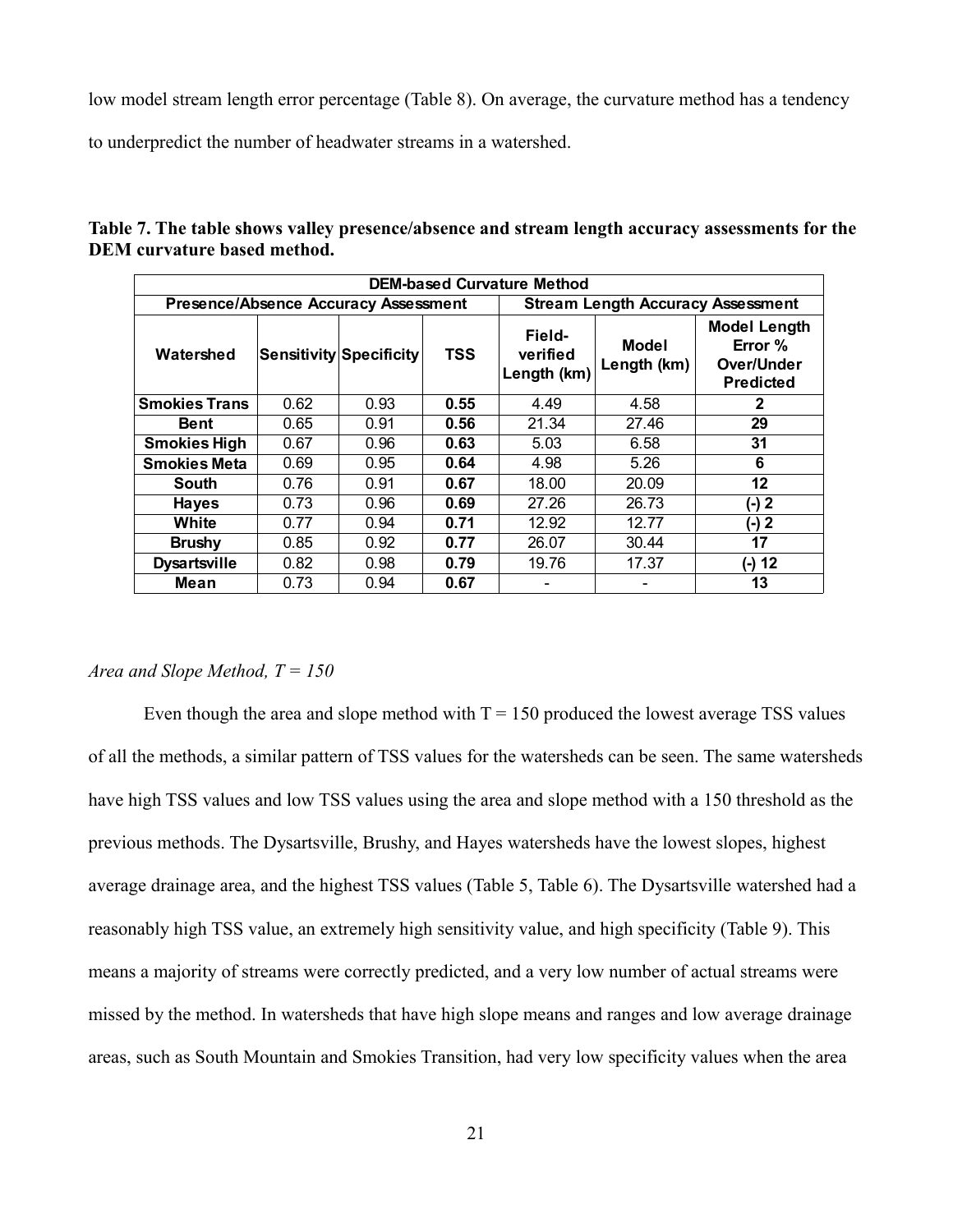and slope method with a threshold of 150 was used. This means the method was overpredicting the number of headwater streams in the watershed, which can also be seen by the percent error of overpredicted stream length (Table 9).

A low threshold works best in watersheds with lower-gradient slopes and larger drainage areas. For watersheds that have higher-gradient slopes, there will be a higher number of cells in the DEM that exceed the threshold. The method will determine more cells as streams when modeling a stream network in valleys that do not actually contain headwater streams. When a threshold is too low, the method will overpredict the number and length of streams in watersheds with steep slopes. The area and slope method with a threshold of 150 works well for lower-gradient areas, but performs poorly in mountainous areas with steep slopes.

| Area/Slope T = 150                   |      |                                |            |                                          |                      |                                                                  |
|--------------------------------------|------|--------------------------------|------------|------------------------------------------|----------------------|------------------------------------------------------------------|
| Presence/Absence Accuracy Assessment |      |                                |            | <b>Stream Length Accuracy Assessment</b> |                      |                                                                  |
| Watershed                            |      | <b>Sensitivity Specificity</b> | <b>TSS</b> | Field-<br>verified<br>Length (km)        | Model<br>Length (km) | <b>Model Length</b><br>Error %<br>Over/Under<br><b>Predicted</b> |
| <b>South</b>                         | 0.86 | 0.52                           | 0.38       | 18.00                                    | 37.15                | 106                                                              |
| <b>Smokies Trans</b>                 | 0.92 | 0.49                           | 0.42       | 4.49                                     | 13.73                | 206                                                              |
| <b>Bent</b>                          | 0.77 | 0.69                           | 0.46       | 21.34                                    | 45.94                | 115                                                              |
| <b>Smokies High</b>                  | 0.83 | 0.70                           | 0.53       | 5.03                                     | 15.58                | 210                                                              |
| <b>Smokies Meta</b>                  | 0.77 | 0.82                           | 0.59       | 4.98                                     | 11.71                | 135                                                              |
| <b>Hayes</b>                         | 0.68 | 0.91                           | 0.60       | 27.26                                    | 27.14                | $-0.4$                                                           |
| <b>Brushy</b>                        | 0.89 | 0.86                           | 0.75       | 26.07                                    | 34.59                | 33                                                               |
| White                                | 0.91 | 0.86                           | 0.76       | 12.92                                    | 17.74                | 37                                                               |
| <b>Dysartsville</b>                  | 0.98 | 0.80                           | 0.78       | 19.76                                    | 25.17                | 27                                                               |
| Mean                                 | 0.85 | 0.74                           | 0.59       |                                          |                      | 97                                                               |

**Table 8. The table shows valley presence/absence and stream length accuracy assessments for the area and slope method when T = 150.**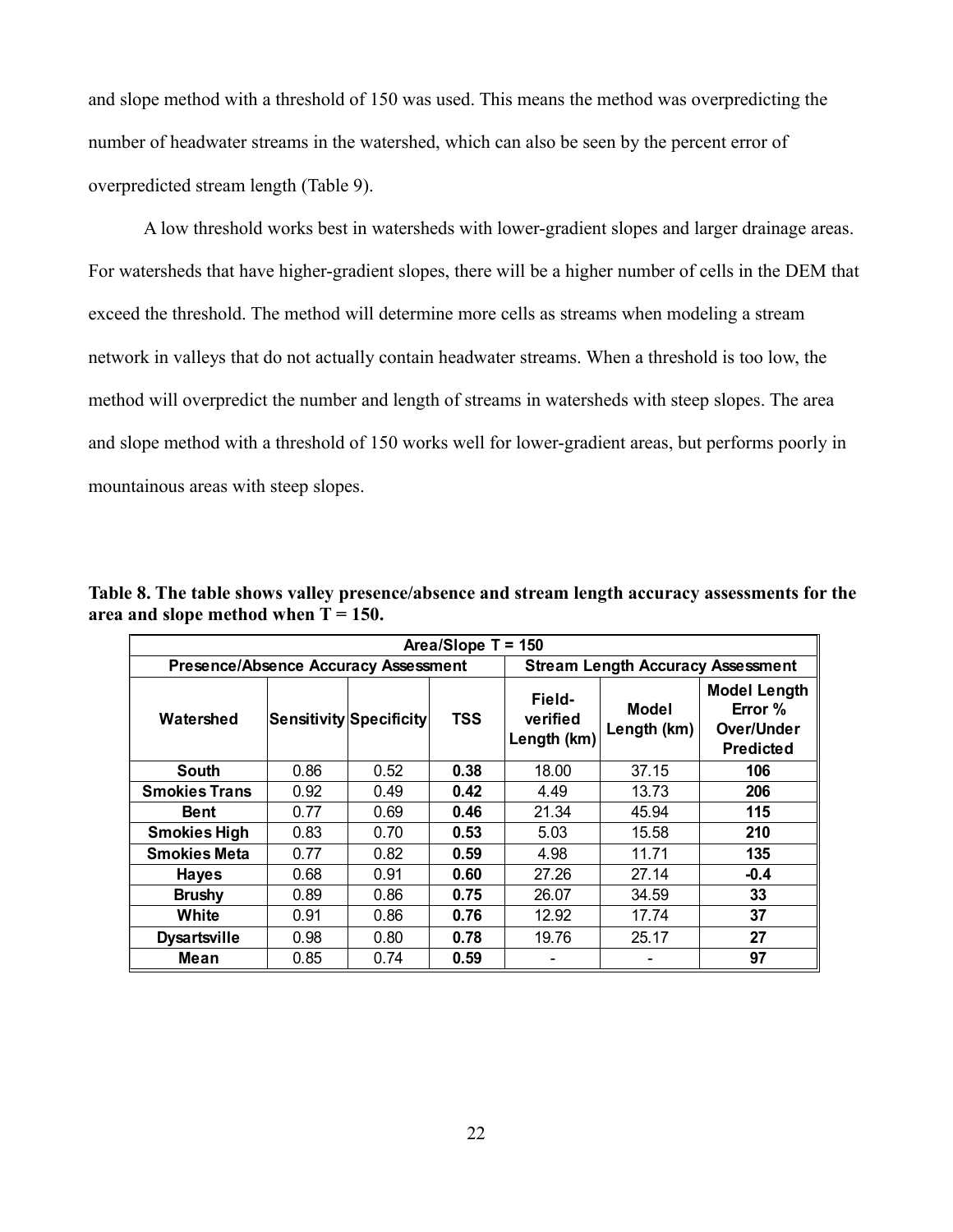#### *Area and Slope Method, T = 200*

The same pattern from the area and slope method when  $T = 150$  can be seen for  $T = 200$ , with the exception of the White Mountain watershed. The South Mountain, Bent, and Smokies watersheds still have lowest TSS values and the Brushy, Dysartsville, White, and Hayes watershed have the highest (Table 10). The average specificity and TSS values increased when the threshold for the area and slope method increased. The increase in average specificity and the decrease in the average % error of stream length from the 150 threshold indicate that the increased threshold is not overpredicting as many streams. Fewer cells of the DEMs for the watersheds are exceeding the 200 threshold. The average sensitivity is the same for the 150 and 200 area and slope thresholds, meaning the 200 threshold is still missing the about the same number of streams. However, since the models have less overpredicted streams than the 150 threshold, the 200 threshold is considered a more accurate representation of headwater streams. The threshold of 200 produced, on average, more accurate stream networks than the 150 and 300 thresholds for the area and slope method.

| Area/Slope $T = 200$                        |      |                         |            |                                          |                      |                                                                  |
|---------------------------------------------|------|-------------------------|------------|------------------------------------------|----------------------|------------------------------------------------------------------|
| <b>Presence/Absence Accuracy Assessment</b> |      |                         |            | <b>Stream Length Accuracy Assessment</b> |                      |                                                                  |
| Watershed                                   |      | Sensitivity Specificity | <b>TSS</b> | Field-<br>verified<br>Length (km)        | Model<br>Length (km) | <b>Model Length</b><br>Error %<br>Over/Under<br><b>Predicted</b> |
| <b>South</b>                                | 0.87 | 0.57                    | 0.44       | 18.00                                    | 34.10                | 89                                                               |
| <b>Bent</b>                                 | 0.72 | 0.77                    | 0.49       | 21.34                                    | 38.08                | 78                                                               |
| <b>Smokies High</b>                         | 0.83 | 0.74                    | 0.57       | 5.03                                     | 11.30                | 125                                                              |
| <b>Smokies Trans</b>                        | 0.92 | 0.66                    | 0.58       | 4.49                                     | 11.48                | 156                                                              |
| <b>Smokies Meta</b>                         | 0.77 | 0.91                    | 0.68       | 4.98                                     | 9.81                 | 97                                                               |
| <b>Haves</b>                                | 0.84 | 0.89                    | 0.73       | 27.26                                    | 20.15                | (-) 26                                                           |
| White                                       | 0.83 | 0.90                    | 0.73       | 12.92                                    | 15.67                | 21                                                               |
| <b>Brushy</b>                               | 0.88 | 0.91                    | 0.79       | 26.07                                    | 27.83                | 7                                                                |
| <b>Dysartsville</b>                         | 0.96 | 0.85                    | 0.81       | 19.76                                    | 21.97                | 11                                                               |
| Mean                                        | 0.85 | 0.80                    | 0.65       |                                          |                      | 68                                                               |

**Table 9. The table shows valley presence/absence and stream length accuracy assessments for the area and slope method when T = 200.**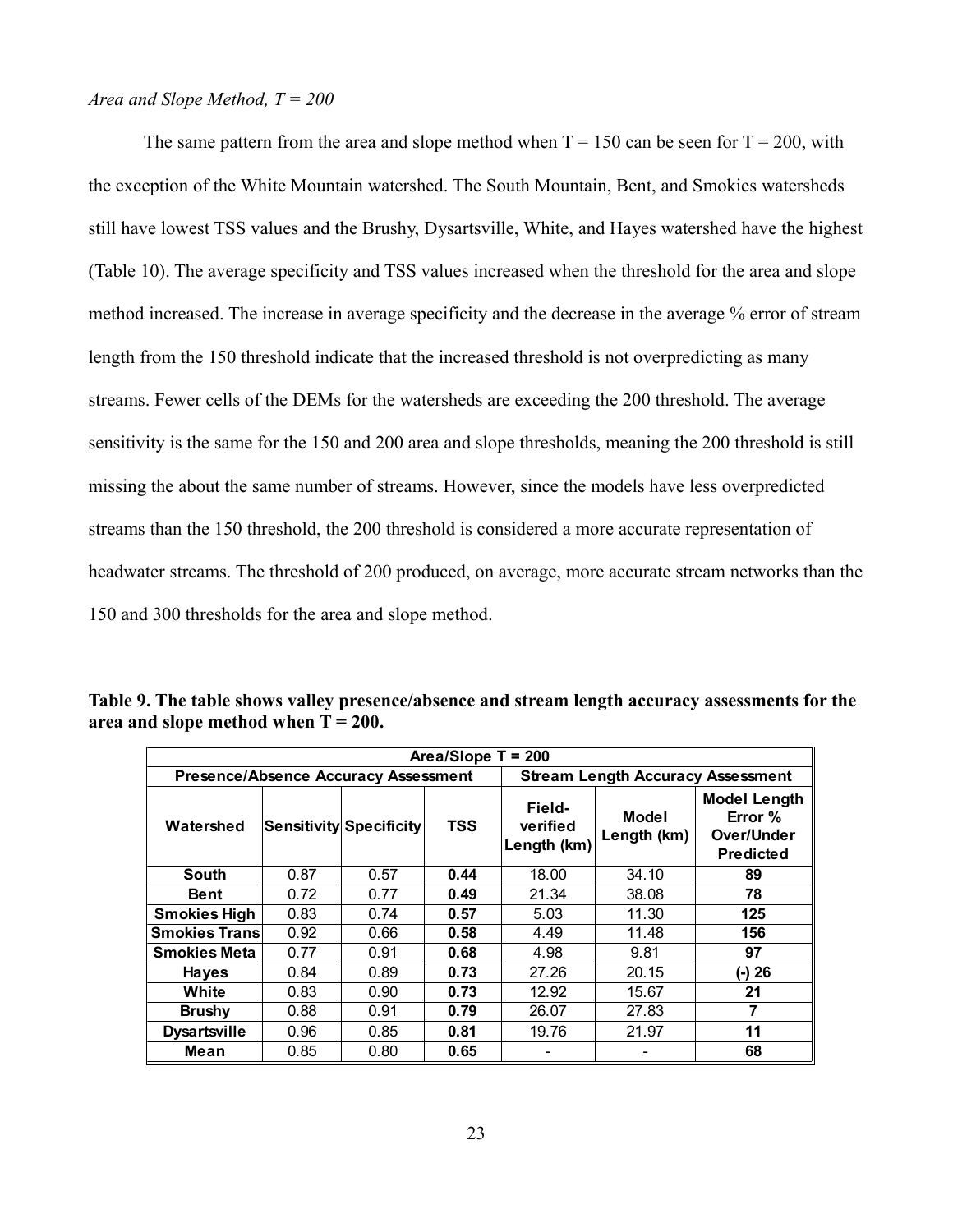#### *Area and Slope Method, T = 300*

The area slope method with a threshold of 300 produced different results than the previous methods. When the threshold increased from 200 to 300, the TSS values increased for the watersheds with steeper slopes (South Mountain, Bent Creek, Smokies Meta, and Smokies High) and decreased for watersheds with lower slopes (Dysartsville, Brushy, Hayes, and White) (Table 11). The stream length percent error further explains this. The lower-gradient watersheds have underpredicted stream lengths and low sensitivity. This indicates a threshold of 300 for lower-gradient areas may be too high, and therefore it will underpredict the number of headwater streams. The TSS values for the watersheds with higher-gradient slopes are still extremely low, not the method did not produce accurate representations of stream networks for these watersheds. The threshold of 300 produced the best stream network for the Smokies Metasedimentary watershed than any other method. An increase of the threshold for the area and slope method may produce higher TSS values for these watersheds. A higher threshold better predicts headwater streams in areas with higher slopes than lower thresholds.

| Area/Slope $T = 300$                        |      |                               |            |                                          |                      |                                                                  |
|---------------------------------------------|------|-------------------------------|------------|------------------------------------------|----------------------|------------------------------------------------------------------|
| <b>Presence/Absence Accuracy Assessment</b> |      |                               |            | <b>Stream Length Accuracy Assessment</b> |                      |                                                                  |
| Watershed                                   |      | <b>Sensitivty Specificity</b> | <b>TSS</b> | Field-<br>verified<br>Length (km)        | Model<br>Length (km) | <b>Model Length</b><br>Error %<br>Over/Under<br><b>Predicted</b> |
| South                                       | 0.71 | 0.77                          | 0.49       | 18.00                                    | 27.71                | 54                                                               |
| <b>Bent</b>                                 | 0.62 | 0.89                          | 0.50       | 21.34                                    | 30.90                | 45                                                               |
| <b>Smokies Trans</b>                        | 0.77 | 0.75                          | 0.52       | 4.49                                     | 9.11                 | 103                                                              |
| White                                       | 0.67 | 0.96                          | 0.63       | 12.92                                    | 12.22                | (-) 5                                                            |
| <b>Brushy</b>                               | 0.68 | 0.96                          | 0.65       | 26.07                                    | 22.38                | (-) 14                                                           |
| <b>Smokies High</b>                         | 0.83 | 0.84                          | 0.67       | 5.03                                     | 7.88                 | 57                                                               |
| <b>Dysartsville</b>                         | 0.75 | 0.93                          | 0.68       | 19.76                                    | 17.18                | (-) 13                                                           |
| <b>Hayes</b>                                | 0.83 | 0.85                          | 0.69       | 27.26                                    | 12.84                | (-) 53                                                           |
| <b>Smokies Meta</b>                         | 0.77 | 0.96                          | 0.74       | 4.98                                     | 7.25                 | 46                                                               |
| Mean                                        | 0.74 | 0.88                          | 0.62       |                                          |                      | 43                                                               |

**Table 10. The table shows valley presence/absence and stream length accuracy assessments for**  the area and slope method when  $T = 300$ .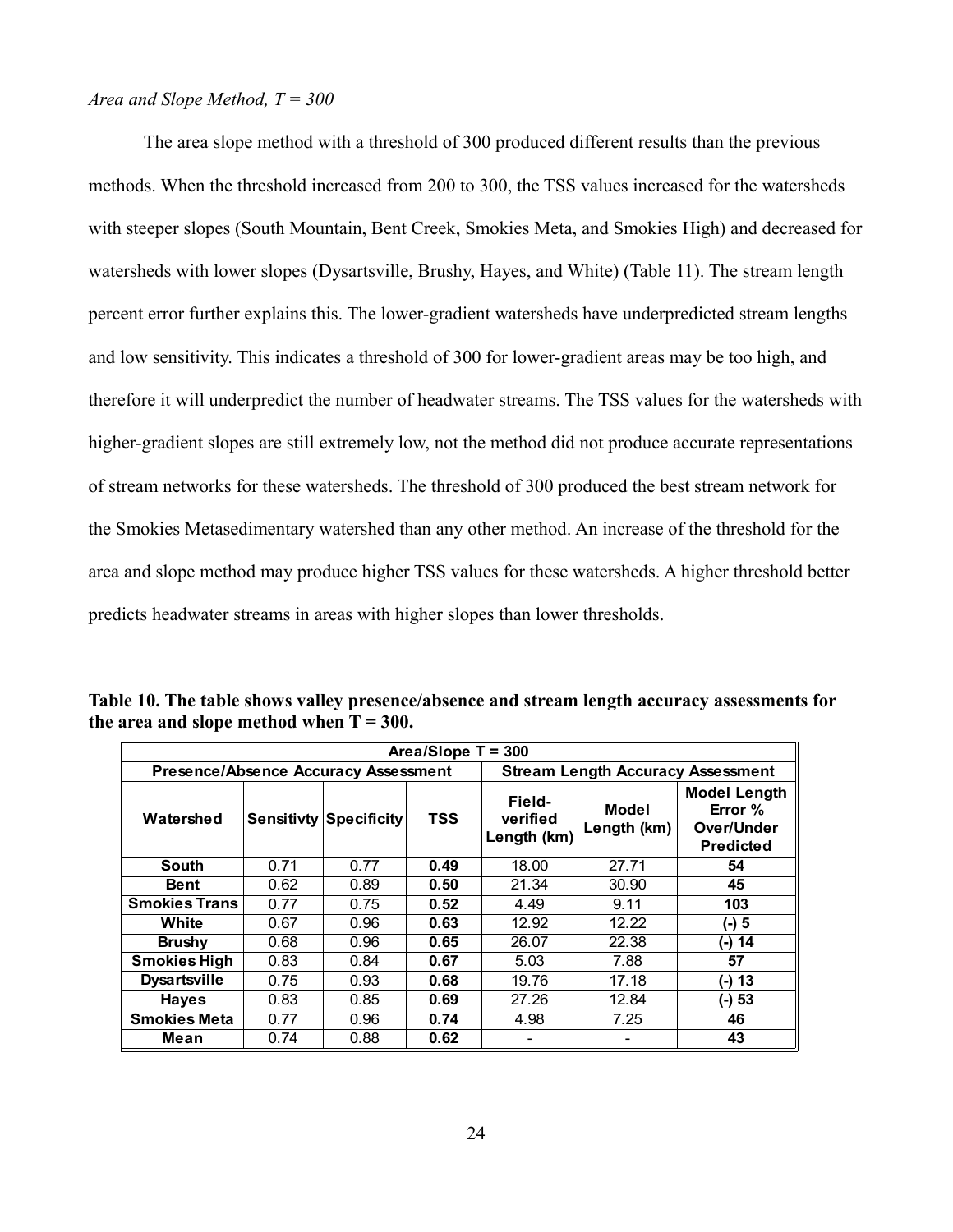#### DISCUSSION

The CGIA stream map worked better in open areas and watersheds that have lower slopes. The open areas make it easier to view the location of stream channels on aerial photography, hence the high TSS value for the Hayes watershed. In areas with lower gradients, it may be possible the stream channels are also easier to determine than watersheds with higher gradients. It may also be possible the reason the CGIA streamlines have different accuracies among watersheds is due to the relationship between the number of streams across a landscape and slope. It has been shown the number of streams is inversely related to the slope of a watershed (Tucker and Bras 1998). Watersheds with steeper slopes with have more concentrated flow with higher velocities than flows in watersheds with lower slopes. This will cause deeper, more incised valleys and a lower number of streams. The valleys may only support ephemeral flow, but in most cases, the flow regime of a channel cannot be determined by simply using aerial photography. It is possible that these ephemeral channels are being drawn in as intermittent or perennial stream channels on the CGIA stream map. Since CGIA tends to overpredict streams, the watersheds with higher gradients tend to have lower TSS values than watersheds with lower slopes. Since the accuracy of the CGIA streamlines seems to depend on the percent of open areas and slope, the TSS values are not consistent among watersheds within the same ecoregion. This is evident with the Eastern Blue Ridge Foothills ecoregion.

The average TSS values of stream networks generated by the DEM curvature based method in TauDEM differ from the CGIA stream map by only 9%, but are also inconsistent among watersheds in the same ecoregion. The area and slope method with a threshold of 200 differed by only 12% from CGIA, but still had low and inconsistent accuracies. This is because only elevation and drainage area data are considered. In state with similar mountainous terrain, it may be possible to use elevation data to model stream networks in lieu of extensive stream mapping programs. Many states may lack the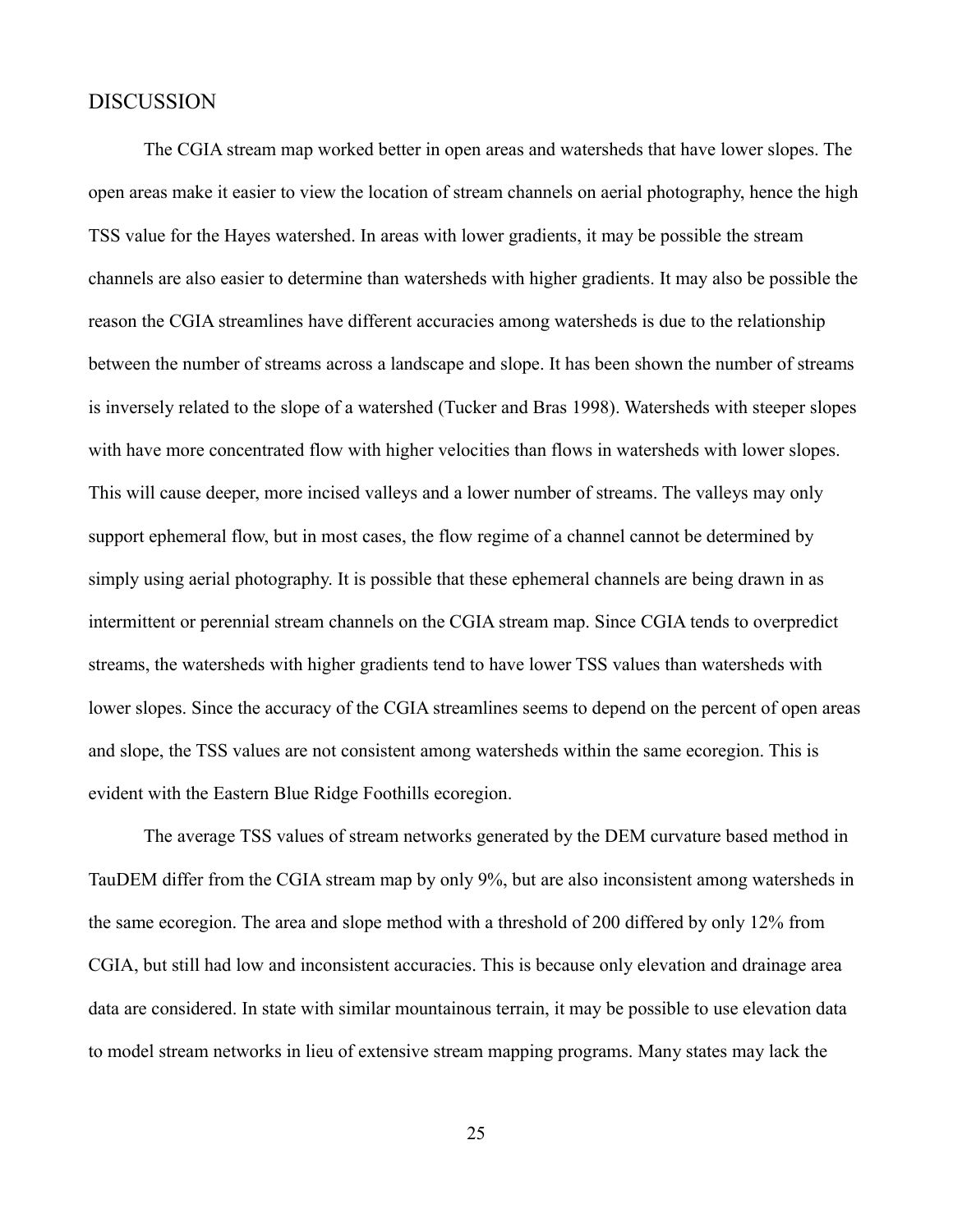funding and infrastructure to support such programs, but TauDEM may provide another way to make stream maps. While the stream networks created with TauDEM do not provide sufficient nor consistent accuracy to be used for regulatory purposes, they may be used in along with regulatory stream maps to provide a better idea of headwater stream locations.

#### **CONCLUSION**

The CGIA stream map does not depict headwater streams with a consistent level of accuracy among ecoregions, and therefore is not recommended to be used for stream regulation. However, the CGIA streamlines do provide accurate representations of streams in open areas, and therefore may work well for other purposes, such as planning for urban streams or restoring streams in open areas. The goal of the CGIA stream map was to upgrade the horizontal accuracy of stream maps, not to accurately depict the location of headwater streams. Based on the findings of this study, the CGIA stream map do not consistently show headwater streams within ecoregions, and for this reason, the HSSD will now begin working on logistic regression models for the five ecoregions for the nine watersheds.

The main focus of the HSSD is to improve headwater stream representation on maps used for research and regulatory purposes. Because other factors such as topography, climate, soils, geology, and vegetation contribute to the formation of headwater streams, simply using aerial photography or elevation data will not sufficiently nor consistently model stream networks (Tucker and Bras 1998). By using the field-mapped stream origins and GIS-derived data of watershed characteristic, the HSSD has the ability to model headwater streams at a more accurate and consistent level among ecoregions (Russell 2008).

26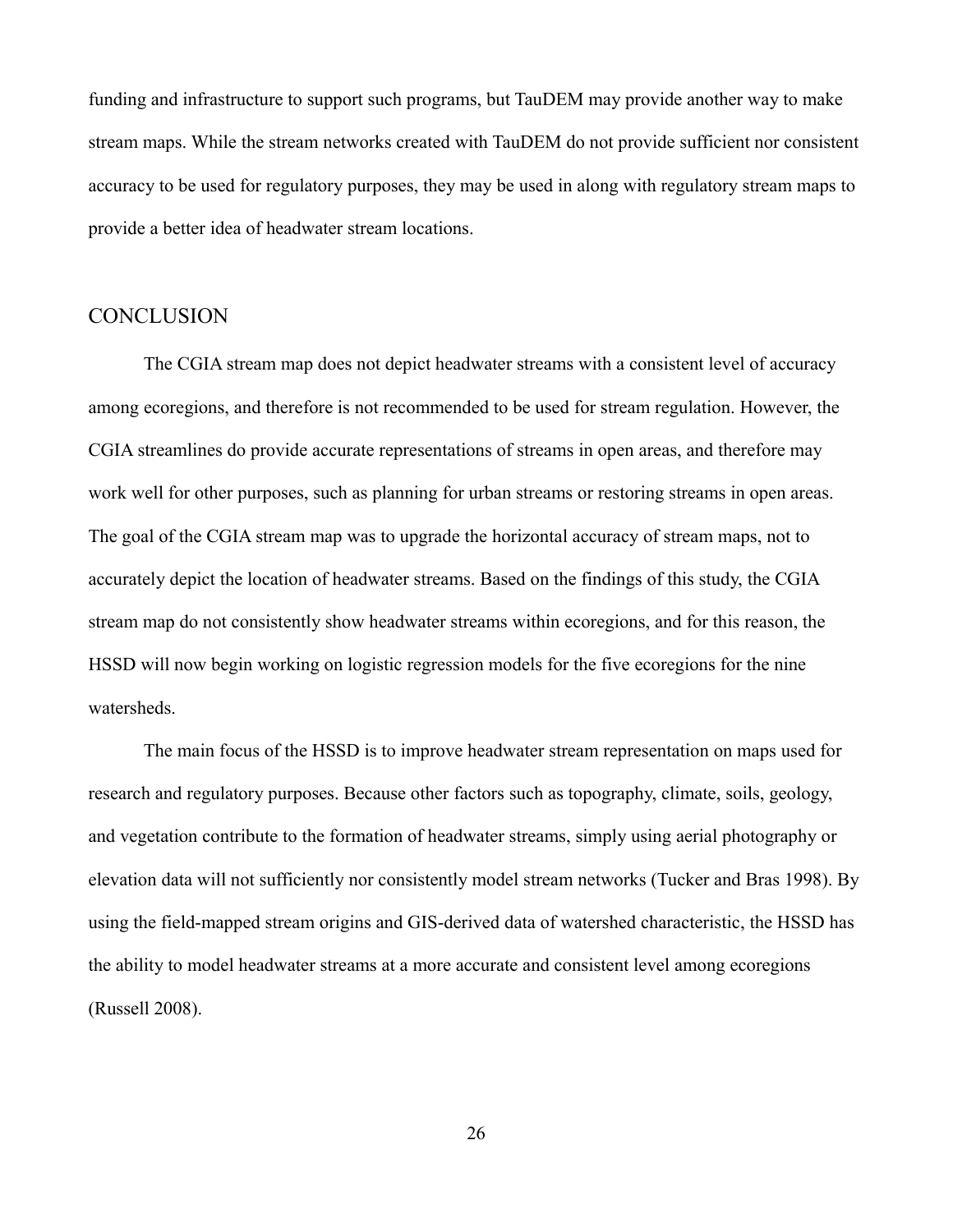## ACKNOWLEDGMENTS

First, I would like to thank my advisor, Dr. Ted Shear, for his continuous guidance and support during my time as a graduate student. I would also like to thank Dr. Ryan Emanuel and Dr. Heather Cheshire for their advice and constructive suggestions during the data analysis and writing process of this project. I am great appreciative of knowledge and expertise of Periann Russell and Susan Gale. They provided a tremendous amount of help and support during this entire project. A special thanks to Cheryl Gregory and Amy Chapman for their edits to earlier versions of this paper. I would also like to thank the staff of DWQ and the National Park Service for collecting and providing the field data that were necessary to complete this project.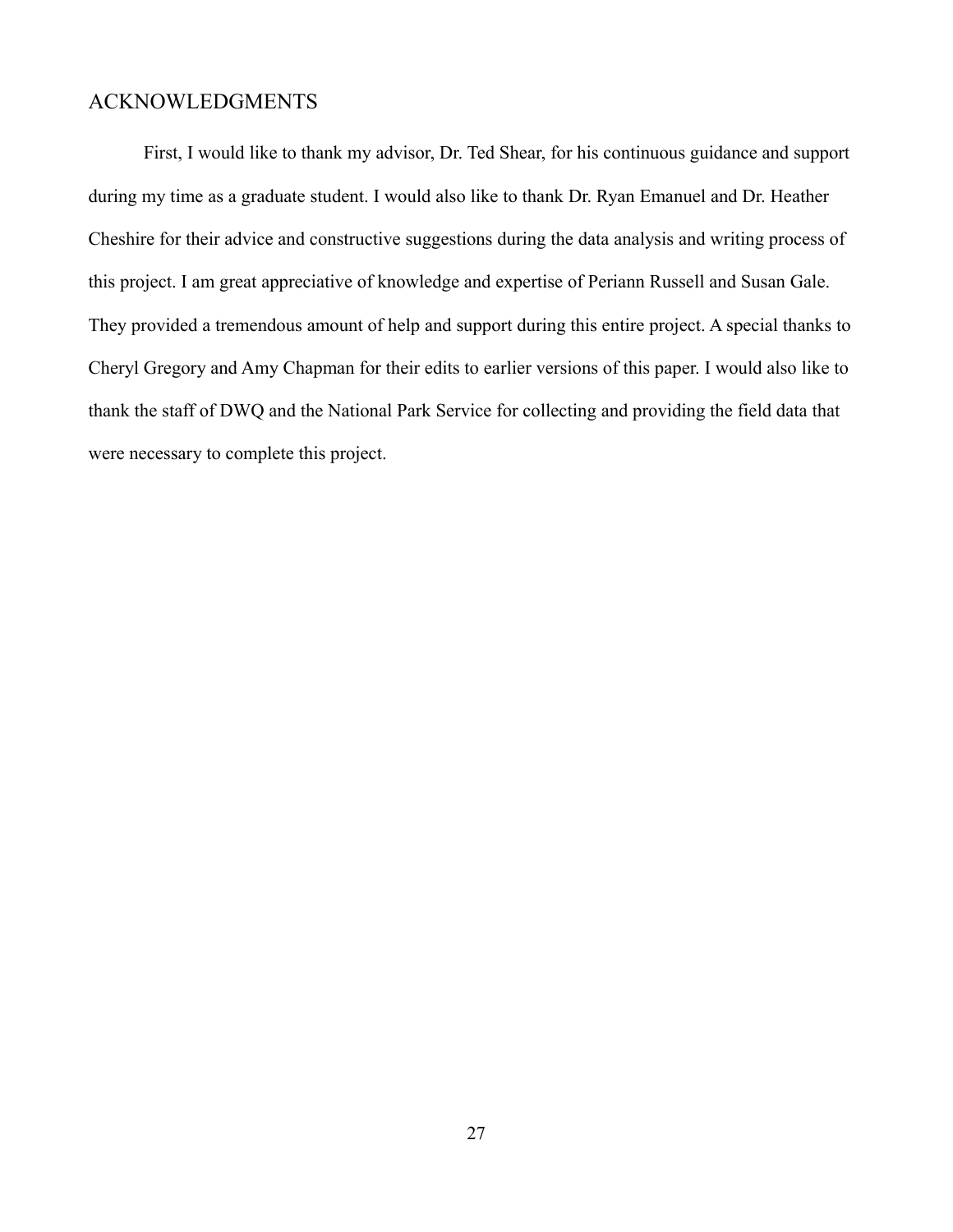#### **Literature Cited**

- Adams, Rebecca K. and James A. Spotila. 2005. "The form and function of headwater streams based on field and modeling investigations in the Southern Appalachian Mountains." *Earth Surface Processes and Landforms* 30:1521-46.
- Allouche. Omri, Asaf Tsoar, and Ronen Kadmon. 1996. "Assessing the accuracy of species distribution models: prevalence, kappa and the true skill statistic (TSS)." *Journal of Applied Ecology*  43(6):1223-32.
- Band, L. E.. 1986. "Topographic Partition of Watersheds with Digital Elevation Models." *Water Resources Research* 22(1): 15-24.
- Benda, Lee, Marwan A. Hassan, Michael Church, and Christine L. May. 2005. "Geomorphology of Steepland Headwaters: The Transition from Hillslopes to Channels." *Journal of the American Water Resources Association* 41(4):835-851.
- Brooks, R. T. and Colburn, E. A. 2011." Extent and Channel Morphology of Unmapped Headwater Stream Segments of the Quabbin Watershed, Massachusetts." JAWRA Journal of the American Water Resources Association 47: 158–168.
- Coffman, D. M., E. A. Keller, and W. N. Melhorn. 1972. "New topologic relationship as an indicator of drainage network evolution." *Water Resources Research* 8, 1497-1505.
- Colson, Thomas P. James Gregory, John Dorney, and Periann Russell. 2008. "Topographic and Soil Maps Do Not Accurately Depict Headwater Stream Networks." *National Wetlands Newsletter* 30(3): 25-28.

Drummond, Robert R. 1974. "When is a Stream a Stream?" *The Profession Geographer* 26(1): 34-37.

- Enivironmental Protection Agency. (2011). Ecoregions of the United States*.* Retrieved March 15, 2011, from<http://www.epa.gov/bioiweb1/html/usecoregions.html>
- Jaeger, Kristin L., David R. Montgomery, and Susan M. Bolton. 2007. "Channel and Perennial Flow I nitiation in Headwater Streams: Management Implications of Variability in Source-Area Size." *Environmental Managemen*t 40: 775-786.
- Kyshakevych, R. (2009). The General Integrative Watershed Model (GIW): A GIS based, Landscape Ecology Approach to Large Rive and Watershed Environment Management. *Allegheny GeoQuest*. Retrieveed November 10, 2012, from http://alleghenygeoquest.com/watershed\_management.htm
- MacDonald, Lee H. and Drew Coe. 2007. "Influence of Headwater Streams on Downstream Reaches in Forested Areas." *Forest Science* 53(2): 148-68.
- Montgomery, David R. and William E. Dietrich. 1992. "Channel Initiation and the Problem with Landscape Scale." *Science* 255 (5046): 826-830.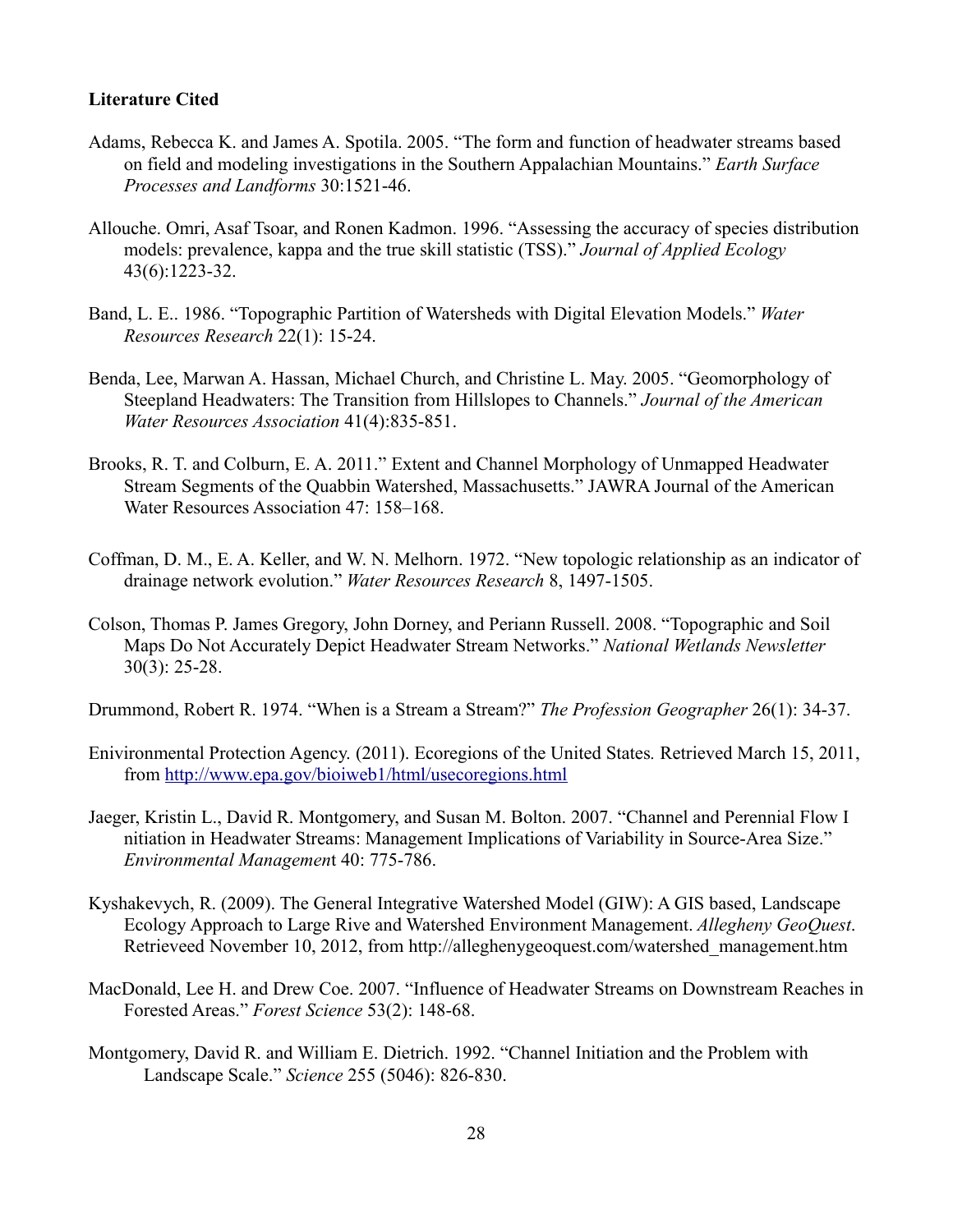- Montgomery, David R. and William E. Dietrich. 1989. "Source areas, drainage density, and channel initiation." *Water Resour. Res.* 25(8): 1907–1918.
- Montgomery, David R. and William E. Dietrich. 1988. "Where do channels begin?." *Nature* 336: 232- 234
- Morisawa, M. E. 1957. "Accuracy of determination of stream lengths from topographic maps." *Eos Trans. AGU* 38: 86-88.
- NC Division of Water Quality. 2010. *Methodology for Identification of Intermittent and Perennial Streams and Their Origins, Version 4.11*. North Carolina Department of Environmental and Natural Resources, Division of Water Quality. Raleigh, NC.
- NC Stream Mapping Program. Retrieved January 23, 2012, from http:\\ncstreams.org
- Omernik, J.M., 1987. "Ecoregions of the conterminous United States." *Annals of the Association of American Geographers* 77(1): 118-125.
- Peucker, T.K. and D. H. Douglas. 1975. "Detection of Surface-Specific Points by Local Parrallel Processing of Discrete Terrain Elevation Data." *Comput. Graphics Image Process* 4: 375-87.
- Russell, Periann. 2008. "Mapping Headwater Streams: Intermittent and Perennial Headwater Stream Model Development and Spatial Application." Final Report for Federal Highway Administration Contract Feasability Study WBS: 36486.4.2. January 28, 2008.
- Strahler, Arthur N. 1957. "Quantitative Analysis of Watershed Geomorphology." Transactions, American Geophysical Union. 38(6): 913-20.
- Tarboton, D. (2004). Terrain Analysis Using Digital Elevation Models (TauDEM) 3.0. *TauDEM*. Retrived June 2, 2012, from<http://hydrology.usu.edu/taudem/taudem3.0/>
- Tarboton, D. (2009). Terrain Analysis Using Digital Elevation Models (TauDEM) Ver. 4.0. *TauDEM*. Retrived February 13, 2012, from http://hydrology.usu.edu/taudem/taudem4.0/index.html
- Tucker, G.E., Bras, R.L. 1998. "Hillslope processes, drainage density, and landscape morphology." *Water Resources Research* 34: 2751-2764.
- Vannote, R. L., G. W. Minshall, K. W. Cummins, J. R. Sedell, and C. E. Cushing. 1980. "The River Continuum Concept." *Can. J. Fish. Aquati. Sci*. 37: 130-137.
- Zale, A. V., and D. M. Leslie Jr.. 1988. "The physicochemistry, flora, and fauna of intermittent prairie streams: A review of the literature". *Biological Report 89(5):* 1-39.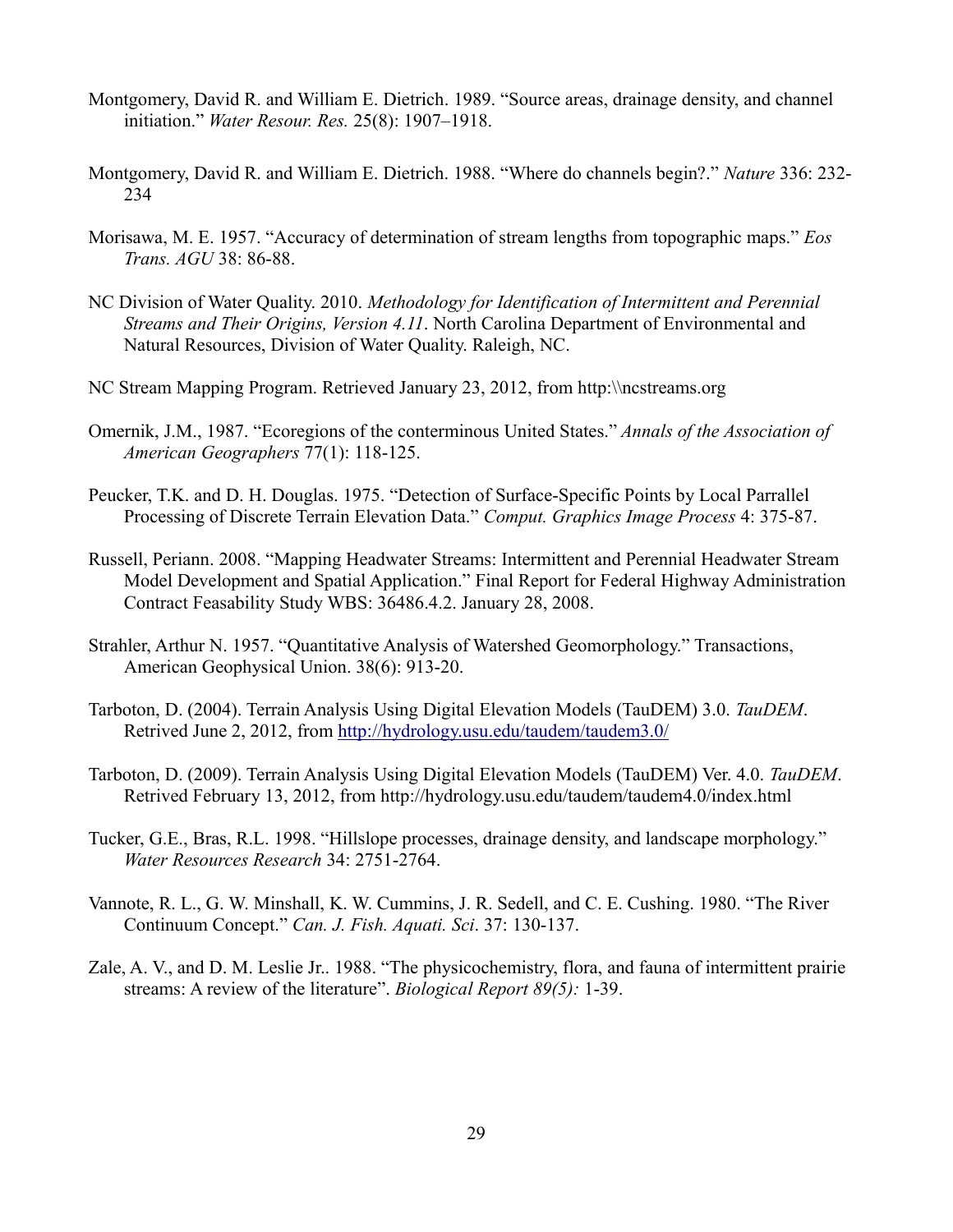**Appendix 1. A map of areas with completed CGIA streamlines.**

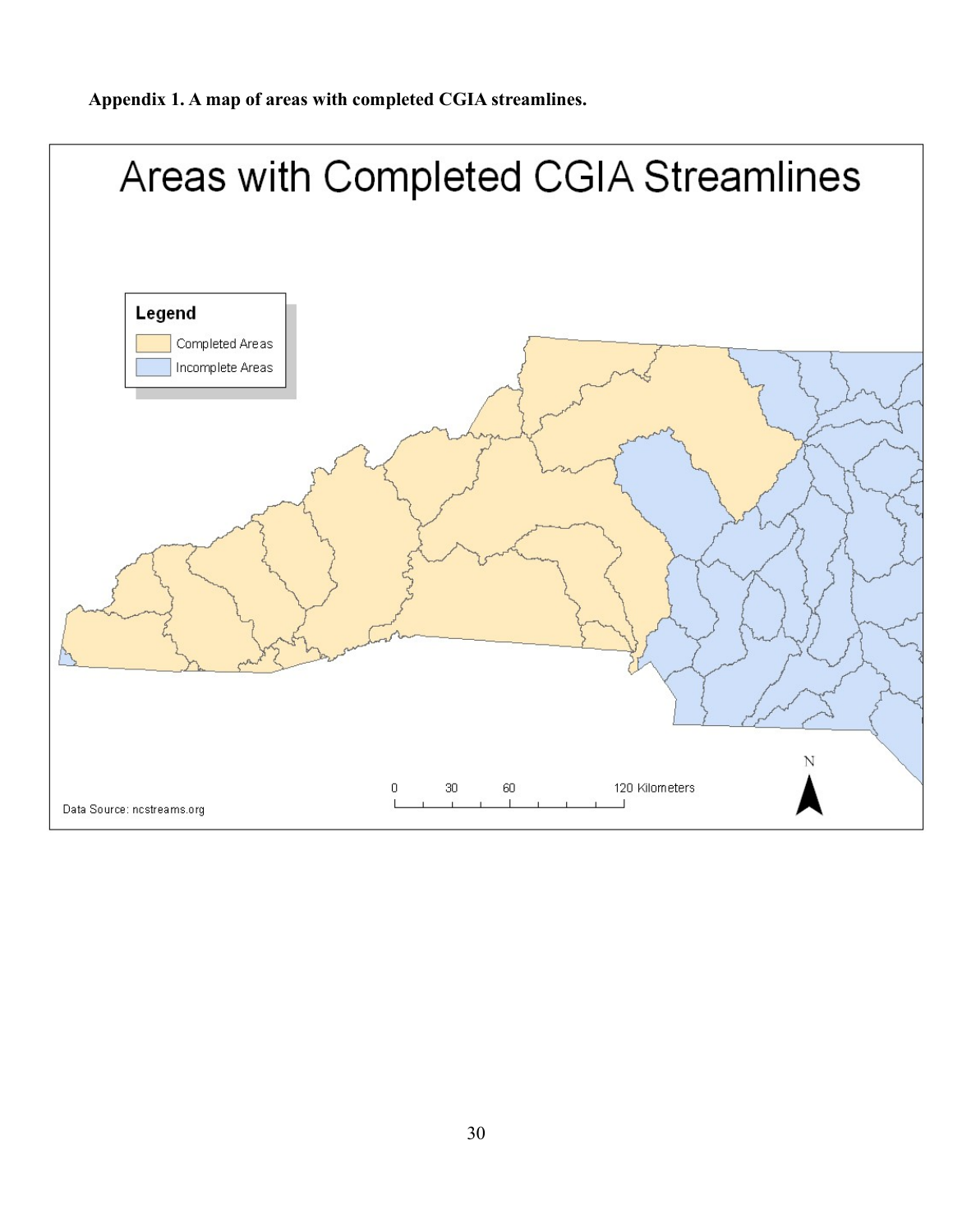## **Appendix 2. Procedure logs that explain each section from the METHODS in detail.**

## *Creating DEMs*

- 1. Go to ncfloodmaps.com > Data Download > County Data > LIDAR Bare Earth
- 2. Using the Elevation grid shapefile provided by the website and ArcGIS, determine which tiles to download
- 3. Download file  $>$  The text file downloaded shows x, y, and z coordinates that represent the location and elevation of the bare earth points in feet
- 4. Convert x, y, and z coordinates into meters
- 5. ArcCatalog > New > Shapefile > Edit > Select XY Coordinate System > Projected Coordinate Systems > State Plane > NAD 1983 > NAD StatePlane North Carolina FIPS 3200.prj
- 6. ArcMap > Spatial Analyst > Topo to Rater > Cellsize  $(X, Y)$  5, 5 for 25 meter resolution

## *Creating Field-verified Stream Networks*

- 1. Go to hydrology.usu.edu/taudem/taudem4.0/index.html#intall > Download and install TAUDEM Version 4.0.6
- 2. Arc Map > Add Toolbox > Taudem
- 3. View > Toolbars > Customize > Terrain analysis using Digital Elevation Models (TauDEM)
- 4. Basic Grid Analysis > Select Base DEM Grid > use DEM created from LIDAR bare earth points
- 5. Basic Grid Analysis > Do All > Uncheck Check for Edge Contamination > Compute
- 6. Now, need to create an outlet shapefile:
- ArcCatalog > New > Shapefile > Edit > Select XY Coordinate System > Projected Coordinate Systems > State Plane > NAD 1983 > NAD StatePlane North Carolina FIPS 3200.prj
- ArcMap > Add Data > add outlet shapefile
- Editor > Start Editing > select outlet shapefile > Task: Create New Feature > place a point at the most downstream point of the stream network that includes the streams with mapped origins > use the ad8 raster created from TauDEM as guidance, the white lines are deep valleys and most likely stream locations > Save Edits > Stop Editing
- 7. Network Delineation > Select Outlets Shapefile > select the outlet shapefile that was created > Do All Network and Watershed Delineation Steps
- 8. Editor > Start Editing > select the new stream network shapfile > delete and add streamlines to mapped stream origins using the guidance of the ad8 and sd8 to place streamlines in line with the valleys  $>$  Save Edits  $>$  Stop Editing

## *Modeling Stream Networks in TauDEM*

- 1. ArcMap > add all raster that were created using Basic Grid Analysis if they are not already > Select Base DEM > use DEM created from LIDAR bare earth points
- 2. Network Delineation > Select Outlets Shapefile > select the outlet shapefile that was created
- 3. DEM curvature based:
- Network Delineation > River Network Raster Upstream Outlets > Stream delineation method > DEM curvature based > Check Use the range below to automatically select threshold by drop analysis > Check Upstream of outlets only > Uncheck Check for Edge Contamination >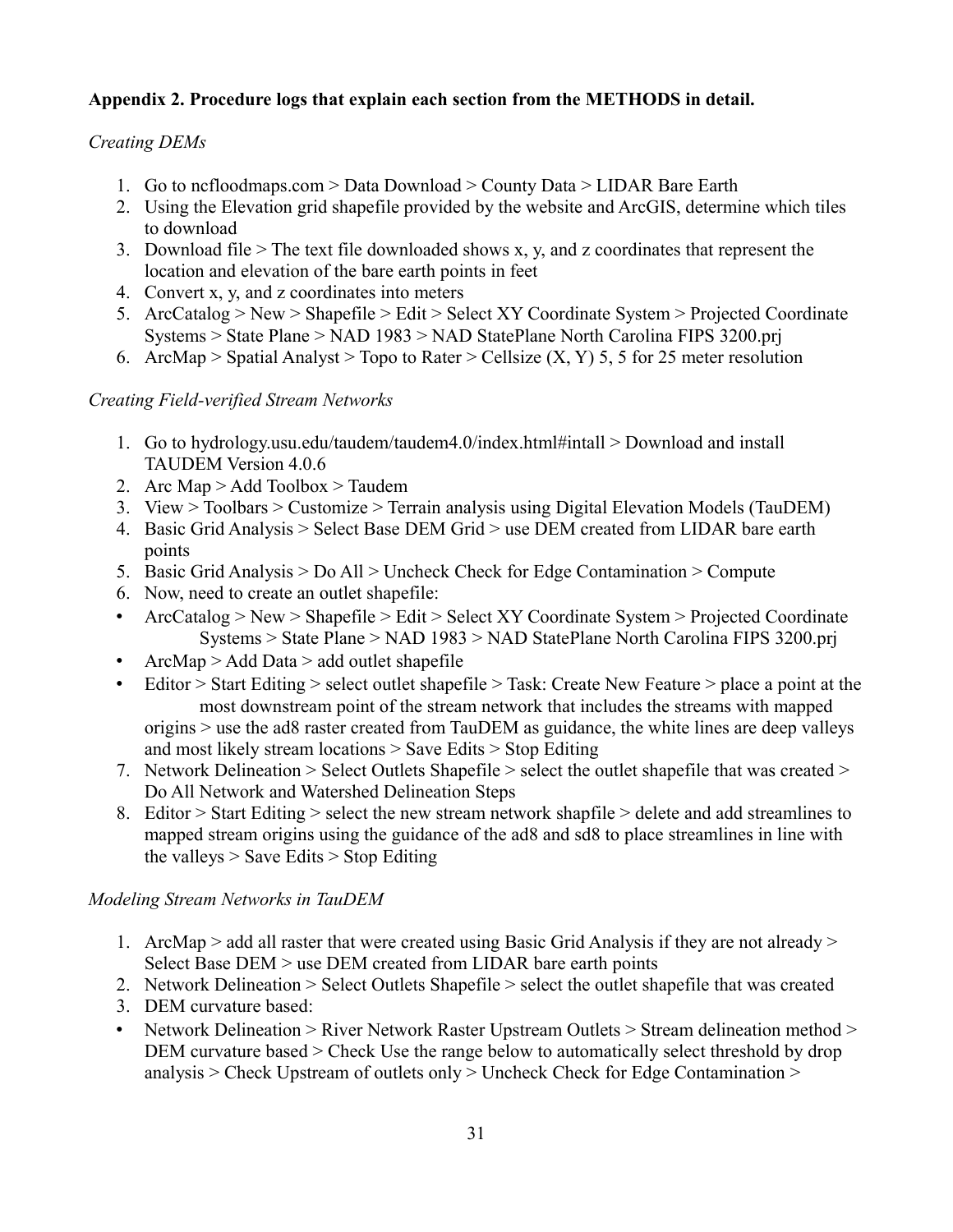Compute

- 4. Area and slope threshold for 150, 200, and 300
- Network Delineation > River Network Raster Upstream Outlets > Stream delineation method > Area and slope threshold > Uncheck Use the range below to automatically select threshold by drop analysis > Stream delineation parameters and settings: Threshold T: 150 > Exponent y: 2 > Check Upstream of outlets only > Uncheck Check for Edge Contamination > Compute
- Network Delineation > River Network Raster Upstream Outlets > Stream delineation method > Area and slope threshold > Uncheck Use the range below to automatically select threshold by drop analysis  $>$  Stream delineation parameters and settings: Threshold T: 200  $>$  Exponent y: 2  $>$ Check Upstream of outlets only > Uncheck Check for Edge Contamination > Compute
- Network Delineation > River Network Raster Upstream Outlets > Stream delineation method > Area and slope threshold > Uncheck Use the range below to automatically select threshold by drop analysis > Stream delineation parameters and settings: Threshold T: 300 > Exponent y: 2 > Check Upstream of outlets only > Uncheck Check for Edge Contamination > Compute
- Note: Some streamlines will need to be edited when they are thicker than 1 cell wide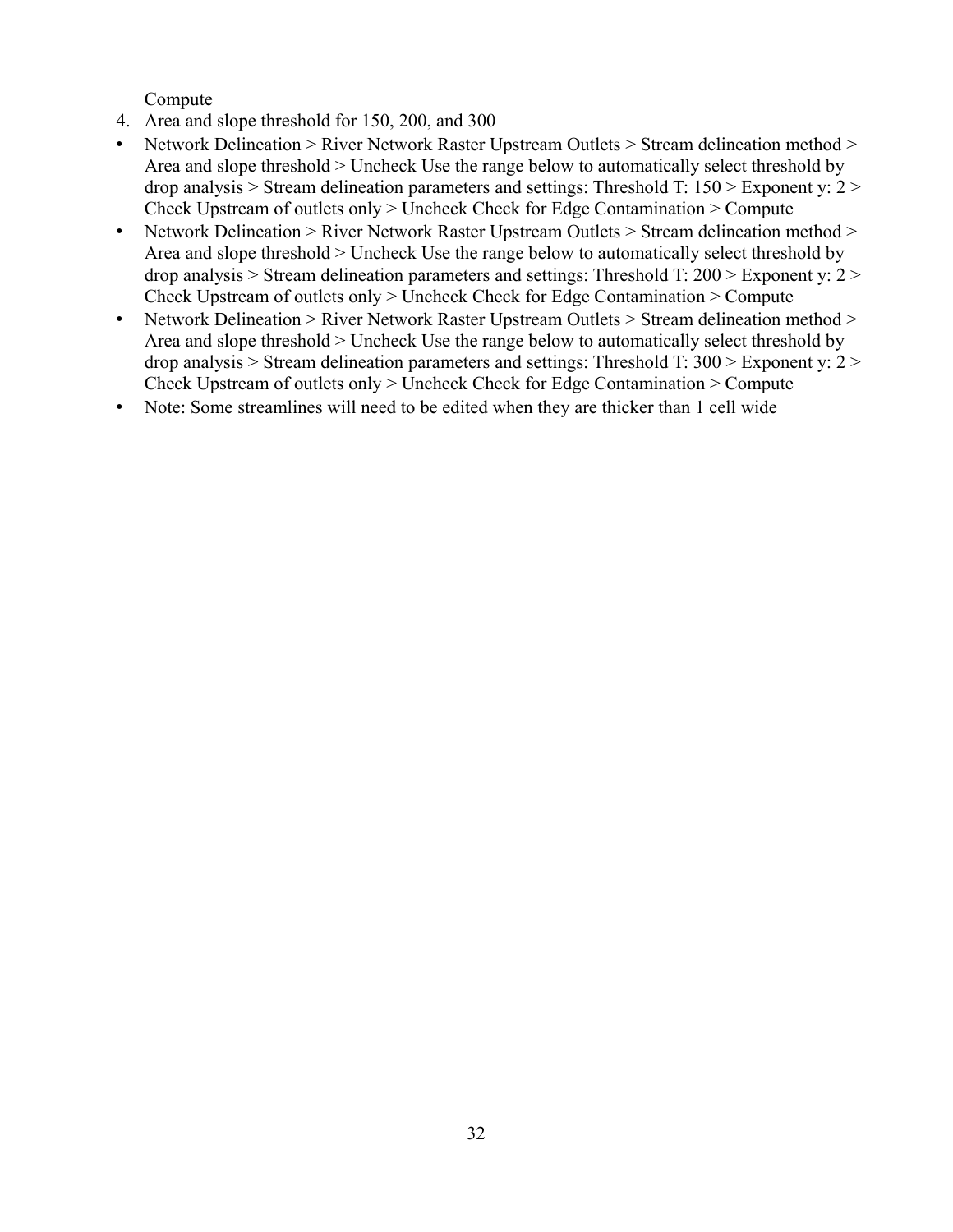#### **Appendix 3. A list of grids that are created in TauDEM using the Basic Grid Analysis function (Tarboton 2004).**

| Name                                     | Suffix          | Input to                                                                                                                                                                                                                          | Output from                                           | Description                                                                                                                                                                                                                                                                                                                                                                                                 |
|------------------------------------------|-----------------|-----------------------------------------------------------------------------------------------------------------------------------------------------------------------------------------------------------------------------------|-------------------------------------------------------|-------------------------------------------------------------------------------------------------------------------------------------------------------------------------------------------------------------------------------------------------------------------------------------------------------------------------------------------------------------------------------------------------------------|
| Base Elevation grid                      | dem             | <b>Fill Pits</b>                                                                                                                                                                                                                  |                                                       | Digital elevation model (DEM) grid to serve as the base input for the terrain<br>analysis and stream delineation.                                                                                                                                                                                                                                                                                           |
| Pit Filled Elevation<br>Grid             | fel             | D8 Flow Directions, Dinf Flow Directions, River<br>Network Raster                                                                                                                                                                 | <b>Fill Pits</b>                                      | Grid of elevation values with pits filled. This is usually the output of the "Fill<br>pits" function in which case it is elevations with pits removed.                                                                                                                                                                                                                                                      |
| Flow Path Grid                           | fdr             | <b>Fill Pits</b>                                                                                                                                                                                                                  |                                                       | A grid giving flow directions used to impose existing streams into the<br>system. This uses the D8 direction encoding, i.e. 1 - East, 2 - North East, 3<br>- North, 4 - North West, 5 - West, 6 - South West, 7 - South, 8 - South<br>East. No data values should indicate off stream locations.                                                                                                            |
| Verified Flow Path<br>Grid               | fdm             | D8 Flow Directions, Dinf Flow Directions, River<br>Network Raster                                                                                                                                                                 | <b>Fill Pits</b>                                      | A grid giving flow directions used to impose existing streams into the<br>system. This uses the D8 flow direction encoding, i.e. 1 - east, 2 - North<br>east, 3 - North, 4 - North west, 5 - West, 6 - South West, 7 - South, 8 -<br>South east. No data values indicate off stream locations.                                                                                                              |
| D8 Flow Direction<br>Grid                | p               | D8 Contributing Area, Flow Distance to Streams,<br>Grid Network Order and Flow Path Lengths,<br>Stream Order Grid and Network Files, River<br>Network Raster, Stream Shapefile and<br>Watershed Grid, Watershed Grid to Shapefile | D8 Flow<br>Direction                                  | A grid giving flow direction by the D8 method. The encoding is 1 - east, 2 -<br>North east, 3 - North, 4 - North west, 5 - West, 6 - South West, 7 -<br>South, 8 - South east.                                                                                                                                                                                                                              |
| D8 Slope Grid                            | sd8             |                                                                                                                                                                                                                                   | D8 Flow<br>Directions                                 | A grid giving slope in the D8 flow direction. This is measured as<br>drop/distance.                                                                                                                                                                                                                                                                                                                         |
| D-InfFlow<br>direction Grid              | ang             | Dinf Contributing Area, Decaying Accumulation,<br>Upslope Depencence, Downslope Influence,<br>Reverse Accumulation, Concentration Limited<br>Accumulation, Transport Limited Accumulation                                         | Dinf Flow<br>Directions                               | A grid giving flow direction by the Dinfinity method. Flow direction is<br>measured in radians, counter clockwise from east. This is created by the<br>function "Dinf flow directions".                                                                                                                                                                                                                     |
| D-Inf Slope Grid                         | slp             | Slope/Area (Wetness Indicator), River Network<br>Raster                                                                                                                                                                           | Dinf Flow<br>Directions                               | A grid of slope evaluated using the Dinfinity method.                                                                                                                                                                                                                                                                                                                                                       |
| D8 Contributing<br>Area Grid             | ad <sub>8</sub> | Stream Order Grid and Network Files, River<br>Network Raster                                                                                                                                                                      | D8 Contributing<br>Area                               | A grid giving the contributing area evaluated by accumulating the area or<br>weight loading upslope of each location, measured as a number of pixels or<br>sum of weight loadings. This is created by the function "D8 contributing<br>area"                                                                                                                                                                |
| D-inf Specific<br>Catchment Area<br>Grid | sca             | Slope/Area (Wetness indicator), River Network   Dinf Contributing<br>Raster                                                                                                                                                       | Area                                                  | A grid giving the contributing area evaluated by accumulating the area or<br>weight loading upslope of each location, using the Dinf algorithm. If weights<br>are not specified this is measured in specific catchment area units, i.e. area<br>per unit contour width, using grid cell as the unit width and grid cell size<br>squared as grid cell area. Created by the function "Dinf contributing area" |
| <b>Strahler Network</b><br>Order Grid    | gord            | <b>River Network Raster</b>                                                                                                                                                                                                       | Grid Network<br>Order and Flow<br>Path Lengths        | A grid giving the Strahler stream order for each flow path. Strahler order is<br>defined as follows. Source streams (or flow paths) are first order. When<br>two or more flow paths of the same order join the outgoing path has order<br>one higher. When high order paths flow in to low order paths the order<br>remains the same.                                                                       |
| <b>Total Upslope</b><br>Length Grid      | tlen            |                                                                                                                                                                                                                                   | <b>Grid Network</b><br>order and Flow<br>Path Lengths | A grid that gives the total length of upslope flow paths terminating at each<br>grid cell.                                                                                                                                                                                                                                                                                                                  |
| Longest Upslope<br>length Grid           | plen            | <b>River Network Raster</b>                                                                                                                                                                                                       | Grid Network<br>order and Flow<br>Path Lengths        | A grid that gives the length of the longest upslope flow path terminating at<br>each grid cell.                                                                                                                                                                                                                                                                                                             |
| <b>Stream Raster Grid</b>                | src             | Stream Order Grid and Network Files, Flow<br>Distance to Streams                                                                                                                                                                  | <b>River Network</b><br>Raster                        | A grid indicating streams, by the grid cell value 1 on streams and 0 off<br>streams. This is created by the function "Full river network raster" or "River<br>network raster upstream of outlets"                                                                                                                                                                                                           |
| Network Order<br>Grid                    | ord             |                                                                                                                                                                                                                                   | Stream Order<br>Files                                 | Grid and Network A grid giving the Strahler stream order for each delineated stream grid cell.                                                                                                                                                                                                                                                                                                              |
| Watershed Grid                           | W               | Watershed Grid to Shapefile                                                                                                                                                                                                       | Stream Shapefile<br>and Watershed<br>Grid             | A grid demarcating each reach watershed. This is created by the function<br>"Stream Shapefile and Watershed Grid"                                                                                                                                                                                                                                                                                           |